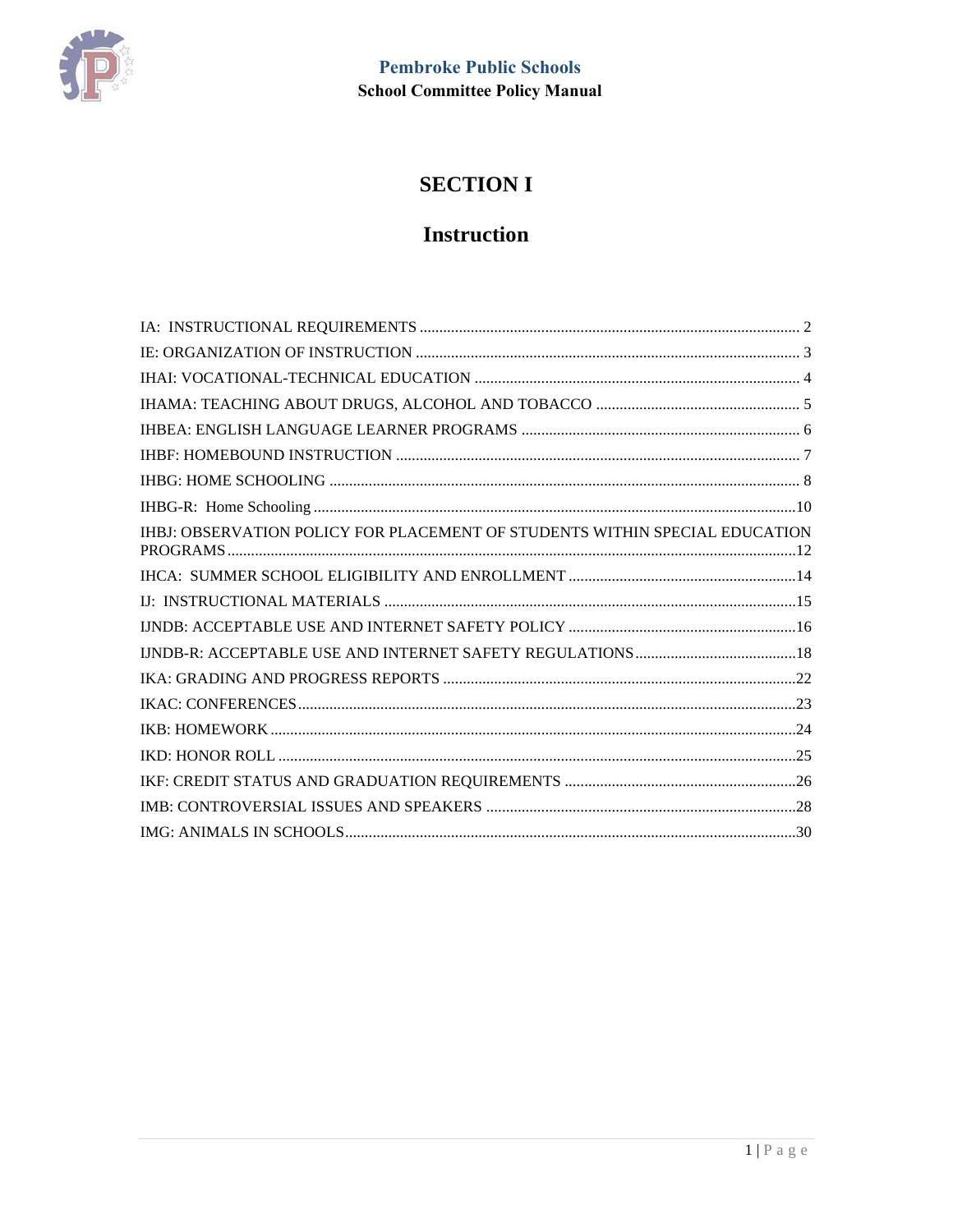

# **IA: INSTRUCTIONAL REQUIREMENTS**

<span id="page-1-0"></span>Students will be primarily responsible to classroom teachers. The instructional and noninstructional services which are provided by special personnel in each school will be brought into the educational program in a manner determined by the classroom teachers and the principal of each school in consultation with special education personnel in accordance with any applicable IEP's or 504 accommodation plans.

All classroom teachers, all special instructional personnel and all special non-instructional personnel in each school will be primarily responsible to the principal of the school. Special personnel who work in more than one school will be responsible to the principal of the school in which they are working at a particular time. Appropriate central office personnel will be available to discuss any problems which may arise with persons who work in more than one school.

Principals will be primarily responsible to the Superintendent in the overall administration of the schools. Principals will also work directly with the Superintendent or his/her designee in selecting and evaluating professional personnel and in administering personnel policies.

Each employee in the District shall be responsible to the School Committee through the superintendent.

Matters requiring administrative action are to be referred as a matter of course to the person immediately in charge of that area of function in which a problem arises.

Replaces Policy 5.55

Recoded: April 25, 2017

Adopted: June 13, 2006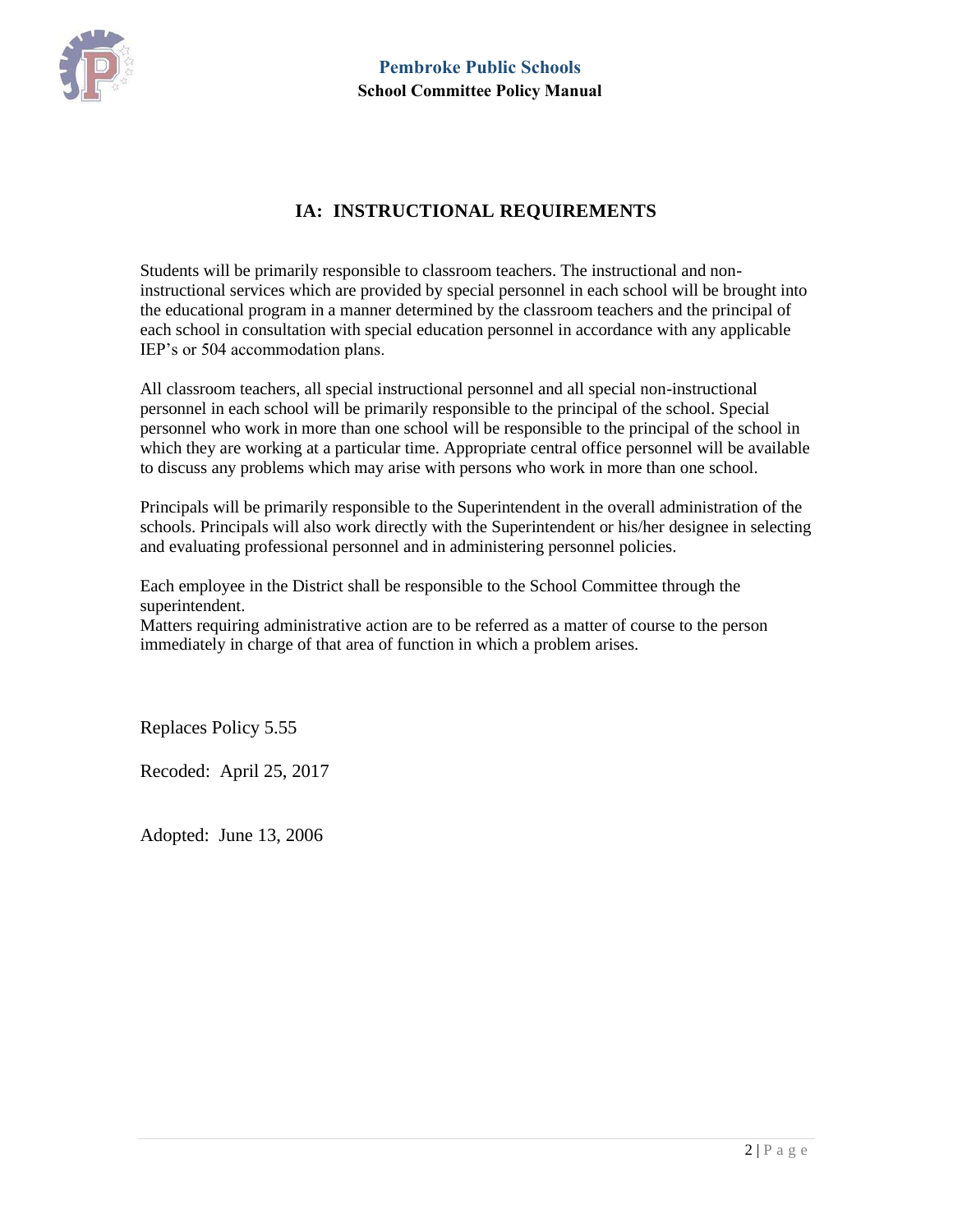

#### **IE: ORGANIZATION OF INSTRUCTION**

<span id="page-2-0"></span>Pembroke Public Schools offers a diversified educational program compatible with the needs of the community and state standards.

The Pembroke School Committee is responsible for education pre-school through Grade 12. Courses in Pembroke Public Schools are offered at various levels of challenge to present a program appropriate for students at all levels of ability. The students' selection of courses is exceptionally important in providing all youngsters with the most appropriate level of challenge for each youngster to achieve at their highest level.

The currently approved organization of instruction provides for the schools to be organized into elementary, middle and senior high levels. Exceptions to this general rule may only be made with the approval of the School committee.

M.G.L. Chapter 71, Section 16A and Section 37

REPLACES POLICY 5.30

Revised and Adopted: March 28, 2017

Adopted June 13, 2006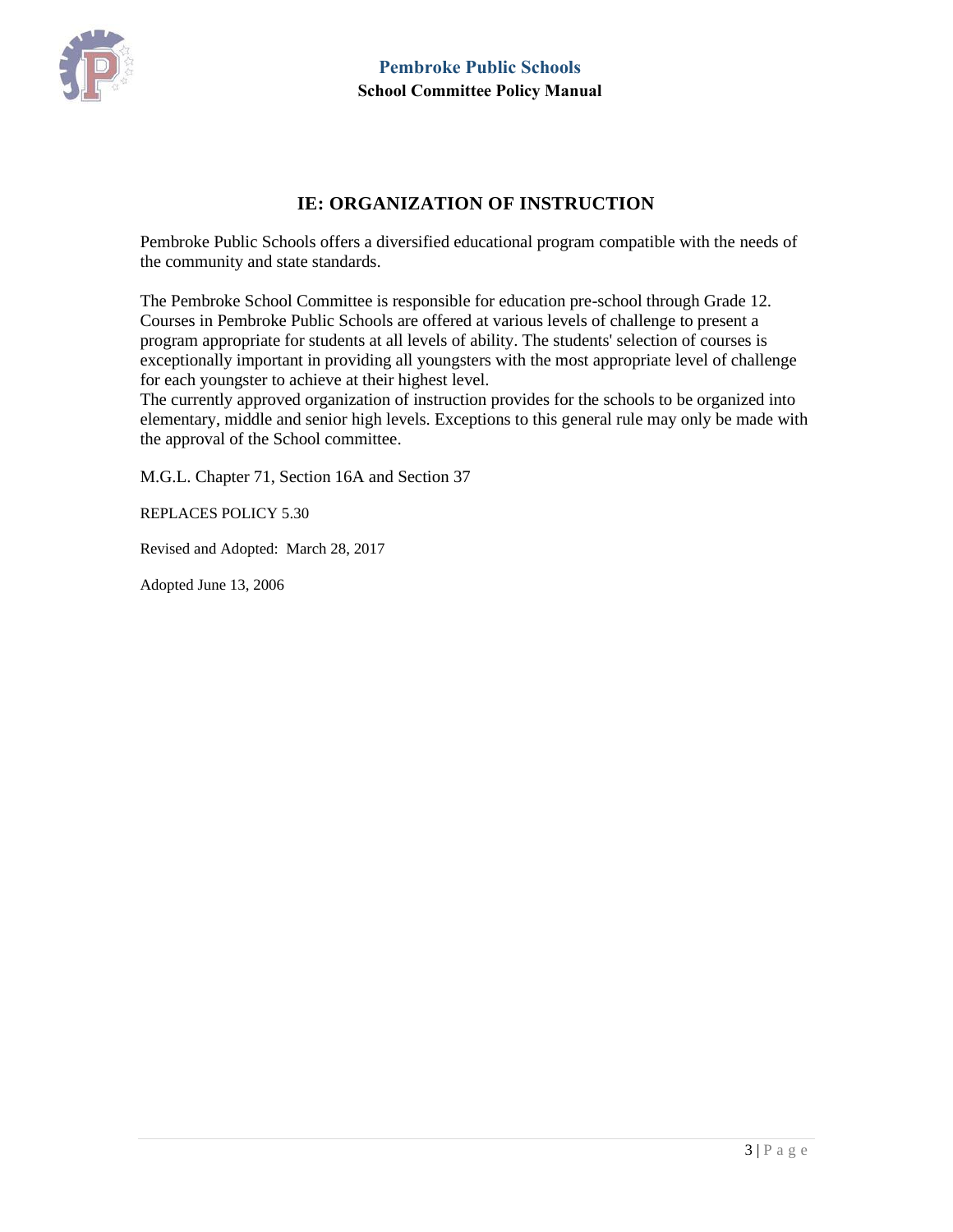

# **IHAI: VOCATIONAL-TECHNICAL EDUCATION**

<span id="page-3-0"></span>The Pembroke Public Schools recognizes that there are students who prefer a technical/vocation high school program. In accordance with M.G.L. Chapter 74, Section 7, the Pembroke Public Schools designates the Silver Lake Regional School District as its preferred Chapter 74 technical/vocational school. Accordingly, the district may direct students to apply to the technical/vocational program at Silver Lake Regional High School before applying to any other technical/vocational school. All accepted  $9<sup>th</sup>$  grade students must attend Silver Lake Regional High School for their 9th grade exploratory year. If a student does not apply to Silver Lake Regional High School the superintendent may disapprove the application for nonresident tuition.

This policy is not applicable to students enrolled in a vocational program as of 10/1/2017.

This policy will be published in the Pembroke Public Schools Student Middle and High School Handbooks and will be published on the Pembroke Public Schools website.

Ref: M.G.L. c. 74, § 7 603 CMR 4.00

1 st Reading: 11/21/17 2<sup>nd</sup> Reading & Approval: 12/5/17 Updated: 1/15/19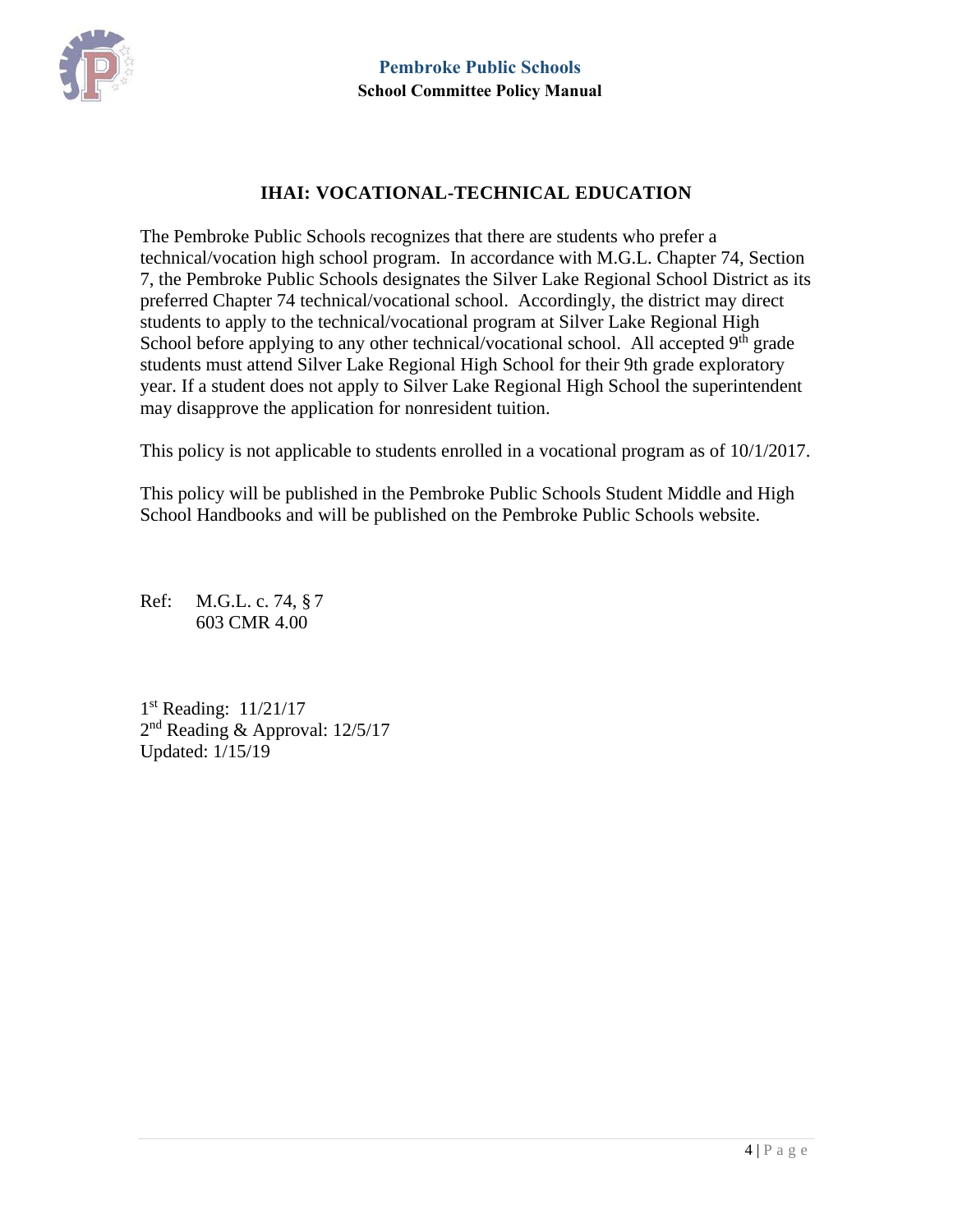

# **IHAMA: TEACHING ABOUT DRUGS, ALCOHOL AND TOBACCO**

<span id="page-4-0"></span>In accordance with state and federal law, the Pembroke Public Schools shall provide age appropriate, developmentally based drug and alcohol education and prevention programs in grades K-12.

The drug and alcohol education program shall address the legal, social, and health consequences of drug and alcohol use. It shall include special instruction as to the effects upon the human system; the emotional, psychological and social dangers of such use with emphasis on nonuse by school age children and the illegal aspects of such use. The program also shall include information about effective techniques for resisting peer pressure to use illicit drugs or alcohol.

The objectives of this program, as stated below, are rooted in the School Committee's belief that prevention requires education, and that the most important aspect of the policies and guidelines of the District should be the education of each individual to the dangers of drugs, alcohol, and tobacco.

Objectives of instruction about drugs, alcohol and tobacco shall be as follow:

- To create an awareness of the total drug problem-prevention, education, treatment, rehabilitation, and law enforcement on the local, state, national and international levels.
- To relate the use of drugs and alcohol to physical, mental, social and emotional practices.
- To develop the student's ability to make intelligent choices based on acts and to develop the ability to stand by one's own convictions.
- To understand the personal, social and economic problems causing the misuse of drugs and alcohol.
- To develop an interest in preventing illegal use of drugs in the community.

We may conduct a verbal screening of students for substance use and abuse. The selected screening tool could be a survey, questionnaire or something similar. The selected screening tool will be conducted at two different grade levels at the middle/secondary levels on an annual basis. The screening tool shall be approved by the Department of Elementary and Secondary Education. Information regarding this tool will be made available to parents, and an opt out option will be permitted.

The curriculum, instructional materials and outcomes for this program shall be recommended by the Superintendent and approved by the School Committee.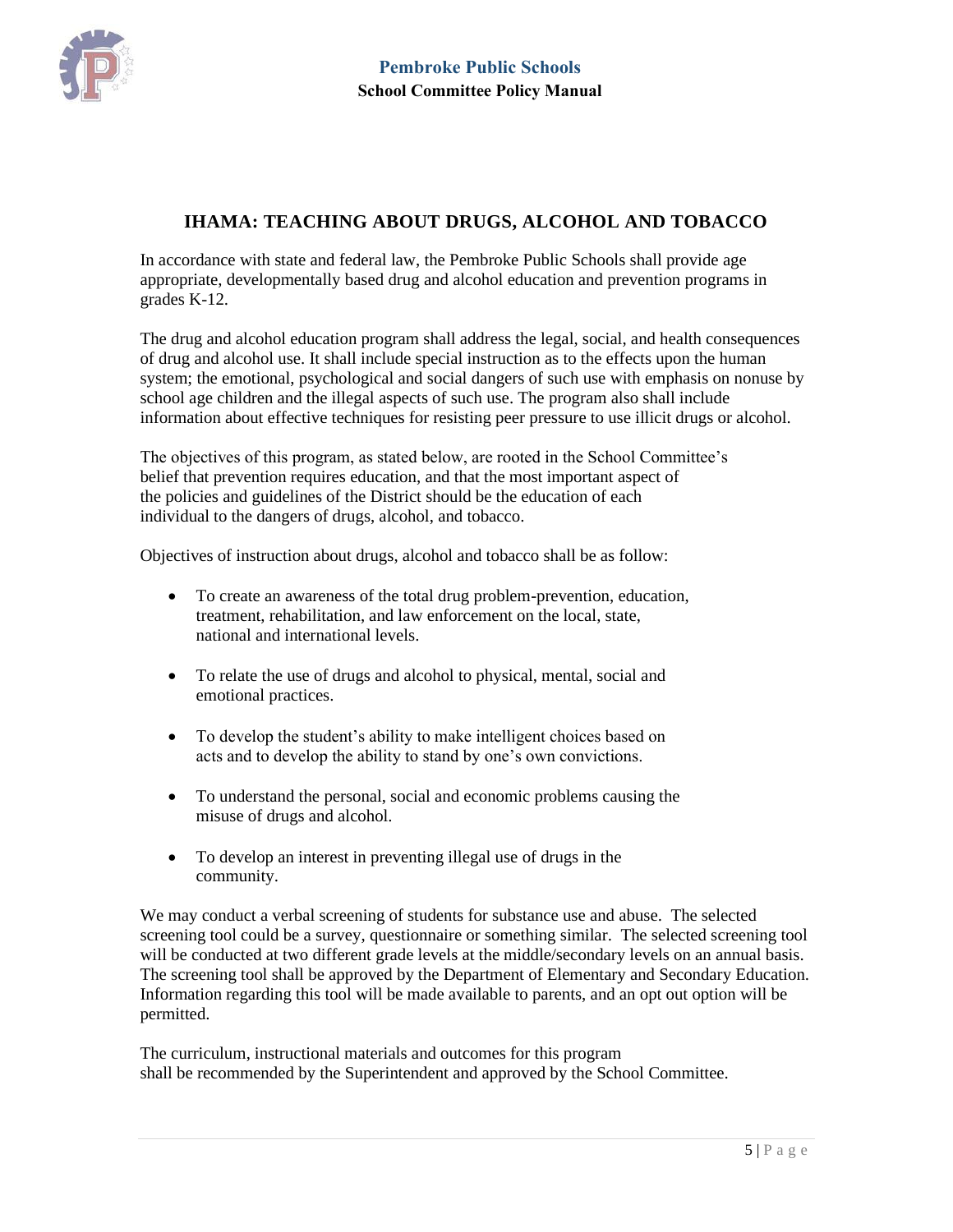

LEGAL REF.: M.G.L. 71:1 & 71:96 **Revised & Adopted: November 15, 2016** Adopted: May 11, 2004

### **IHBEA: ENGLISH LANGUAGE LEARNER PROGRAMS**

<span id="page-5-0"></span>The Pembroke Public Schools (PPS) shall provide suitable research-based language instructional programs for all identified English learners in grades Kindergarten through 12 in accordance with the requirements of state and federal statutes and Massachusetts Department of Elementary and Secondary Education (DESE) regulations and guidance.

The Pembroke Public Schools (PPS) shall identify students whose dominant language may not be English through

- Home language surveys that identify a primary home language is other than English
- Observations
- Intake assessments
- Recommendations of parents/guardians, teachers and other persons.

Identified students shall be assessed annually to determine their level of proficiency in the English language.

The Pembroke Public Schools shall certify to DESE each year those students whose dominant language is not English, including specification of the number of non-English languages identified as dominant languages and the number and percent of students who speak each non-English language as their dominant language.

The Pembroke Public Schools (PPS) shall provide additional information as required be DESE to comply with federal law.

SOURCE: MASC April 2019

#### **Legal References:**

20 U.S.C. 3001 et seq. (language instruction for limited English proficient and immigrant students contained in No Child Left Behind Act of 2001) 42 U.S.C. 2000d (Title VI of the Civil Rights Act of 1964) 603 CMR 14.00

Revised 1<sup>st</sup> Reading: November 5, 2019 Revised 2<sup>nd</sup> Reading and Adopted: December 17, 2019

1<sup>st</sup> Reading: March 2, 2010 2<sup>nd</sup> Reading: March 16, 2010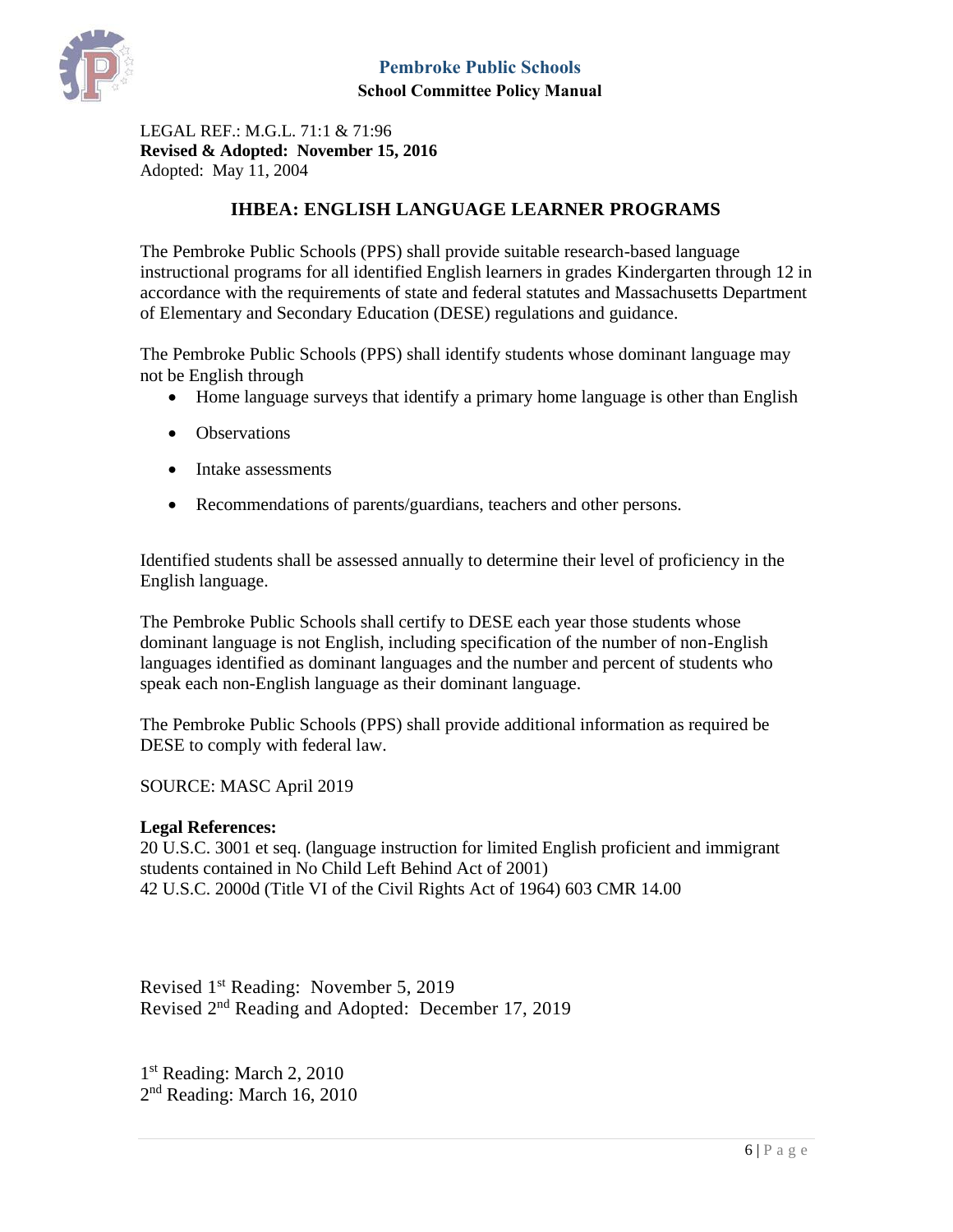

ADOPTED: March 16, 2010

#### **IHBF: HOMEBOUND INSTRUCTION**

<span id="page-6-0"></span>The Pembroke Public Schools may furnish homebound instruction to those students who are unable to attend classes for at least two consecutive weeks due to a physical injury, medical situation, or a severe emotional problem. The instruction is designed to provide maintenance in the basic academic courses so that when a student returns to school he/she will not be at a disadvantage because of the illness or hospitalization.

To qualify for the program the student needs a written statement from a medical doctor requesting the homebound instructions, stating the reasons why, and estimating the time the student will be out of school. This statement needs to be sent to the Director of Student Services.

Homebound instruction is offered in basic elementary subjects and in secondary subjects which do not require laboratories and special equipment, subject in all cases to the availability of qualified teachers.

CROSS REF: School Handbooks

REPLACES POLICY 5.53

Revised and Adopted: April 11, 2017

Adopted June 13, 2006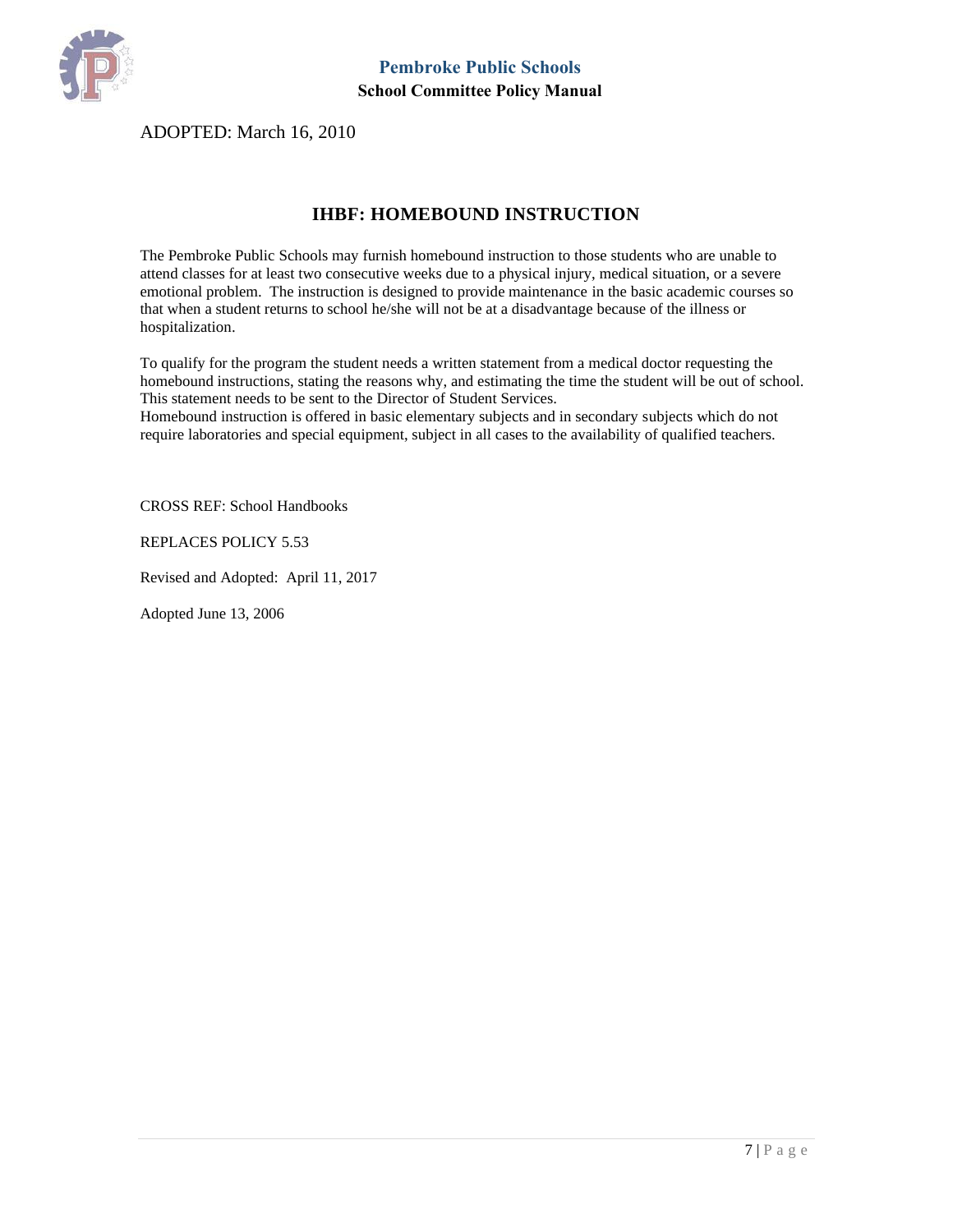

# **IHBG: HOME SCHOOLING**

<span id="page-7-0"></span>The Massachusetts General Law requires the Pembroke School Committee (PSC) to determine that a Home Schooling Program meet with the minimum standards established for public schools in the Commonwealth prior to approving such a program.

When a parent or guardian of a student between ages 6-16 wants to establish a homebased educational program for his/her child, the following procedures shall be followed in accordance with the law:

Prior to removing the child from public school:

- A. The parent/guardian must submit written notification of establishment of the home-based program to the appropriate administrator 14 days before the program is established, and resubmit notification on an annual basis *as long as the child or children are being educated in a home-based environment.*
- B. The parent/guardian must certify in writing, on a form provided by the Pembroke Public Schools (PPS), the name, age, place of residence, and number of hours of attendance of each child in the program.
- C. The Superintendent shall give the notice to produce records required by law if there is probable cause to believe the program is not in compliance with the law. Factors to be considered by the Superintendent or his/her designee deciding whether or not to approve a home education proposal may be:
	- 1. The number of hours of instruction of the proposed curriculum;
	- 2. The competency of the parents to teach the children;

3. The textbooks, workbooks and other instructional aids to be used by the children and teaching manuals to be used by the parents;

4. Periodic assessment of the children to ensure educational progress and the attainment of minimum standards.

**A student being educated in a home-based program within the PPSD may have access to public school activities of either a curricular or extracurricular nature upon availability and approval of the Superintendent.** 

SOURCE: MASC LEGAL REFS: M.G.L. 69:JD; 76:l, Care and Protection of Charles Care and Protections of Charles — MASS. Supreme Judicial Court 399 Mass. 324 (1987)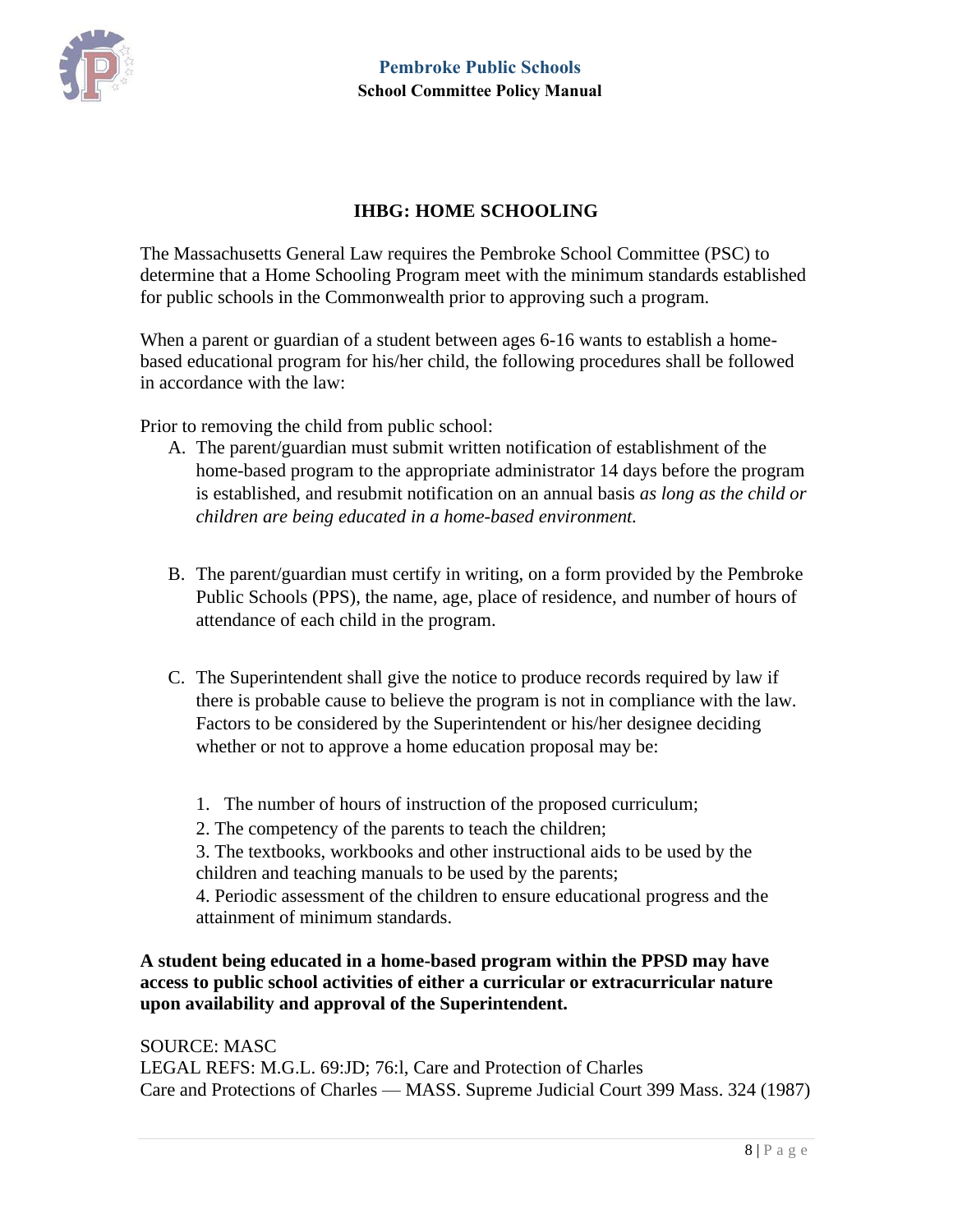

*Replaces and Recodes Policies 4.20 and 5.58* 

Revised: 1<sup>st</sup> Reading: November 5, 2019

2<sup>nd</sup> Reading: December 17, 2019

**Adopted: December 17, 2019**

1st Reading: March 2, 2010

2<sup>nd</sup> Reading: March 16, 2010

# **ADOPTED: March 16, 2010**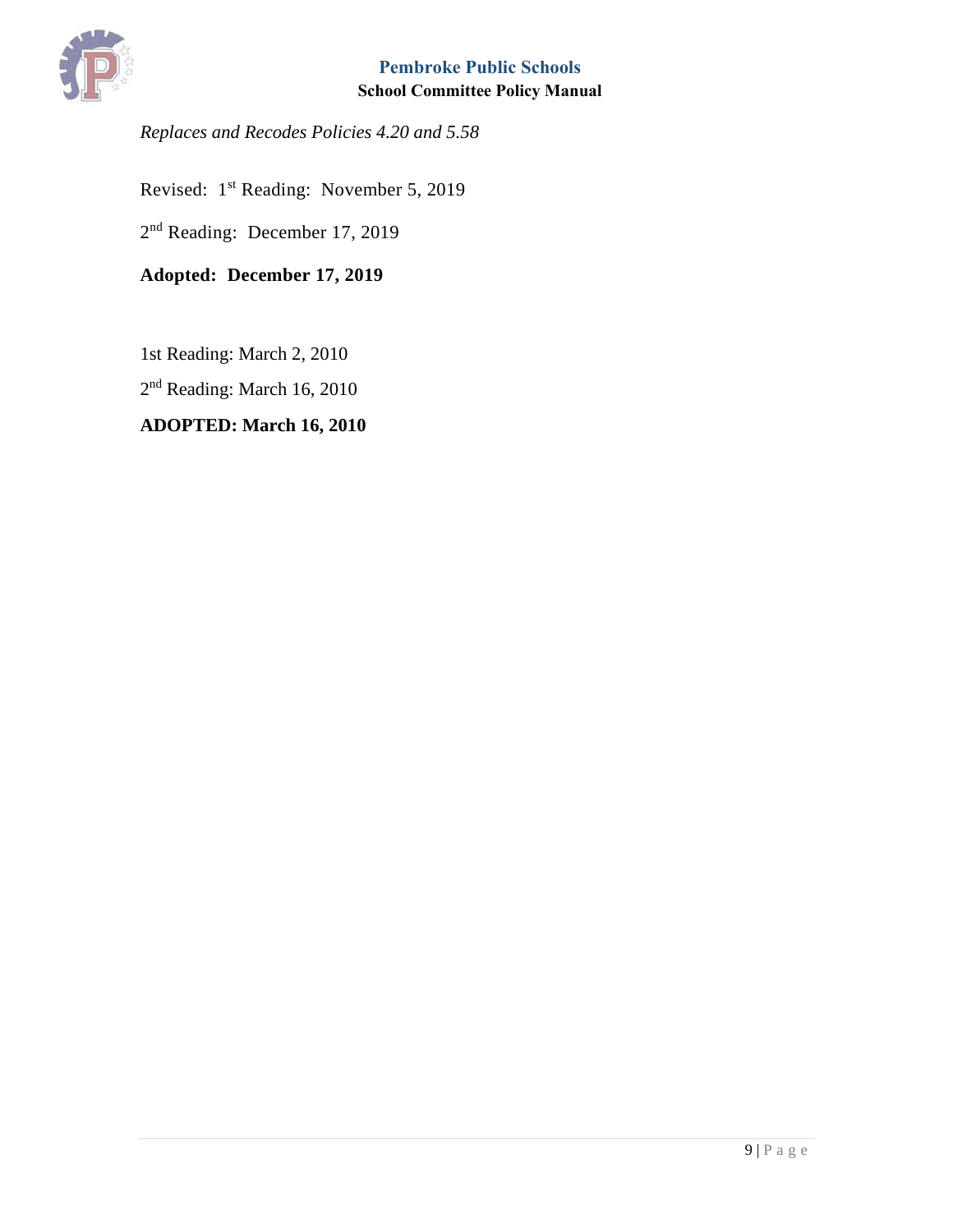

# **IHBG-R: Home Schooling**

- <span id="page-9-0"></span>1. Requirements to for approval of home school instruction will include:
	- a. The parent or legal guardian must request permission to hold home instruction on an annual basis.
	- b. A home instruction application form will be provided to the parents or legal guardian. This form must be completed and returned to the Superintendent before approval may be granted.
	- c. The Pembroke School Committee (PSC) delegates the approval of home instruction to the Superintendent. Any approval or rejection by the Superintendent is subject to review by the Pembroke School Committee (PSC).
	- d. Annual performance/assessment data must be provided to the Superintendent's Office before request for subsequent years of home instruction will be approved.
- 2. A student being educated in a home-based program within Pembroke Public Schools (PPS) may have access to public school activities of either a curricular or extracurricular nature upon availability and approval of the Superintendent.
- 3. Parents or a legal guardian in charge of home instruction should make provision for regular testing or use of other indicators of student progress such as standardized achievement tests. Home school families may access school administered annual achievement tests (example MCAS) by requesting access through our Department of Student Services.
- 4. Auditing functions of the Pembroke School Committee (PSC) for home instruction may include:
	- a. The PSC at any time may request a review by the Superintendent of the attendance rolls, records of test scores or other achievement indicators in each required subject for any child in home instruction.
	- b. The PSC may request at any time that the Superintendent review the instructional materials and methods used by the person(s) responsible for the home instruction.
	- c. The Superintendent will prepare for the PSC and annual summary of the children included in home instruction.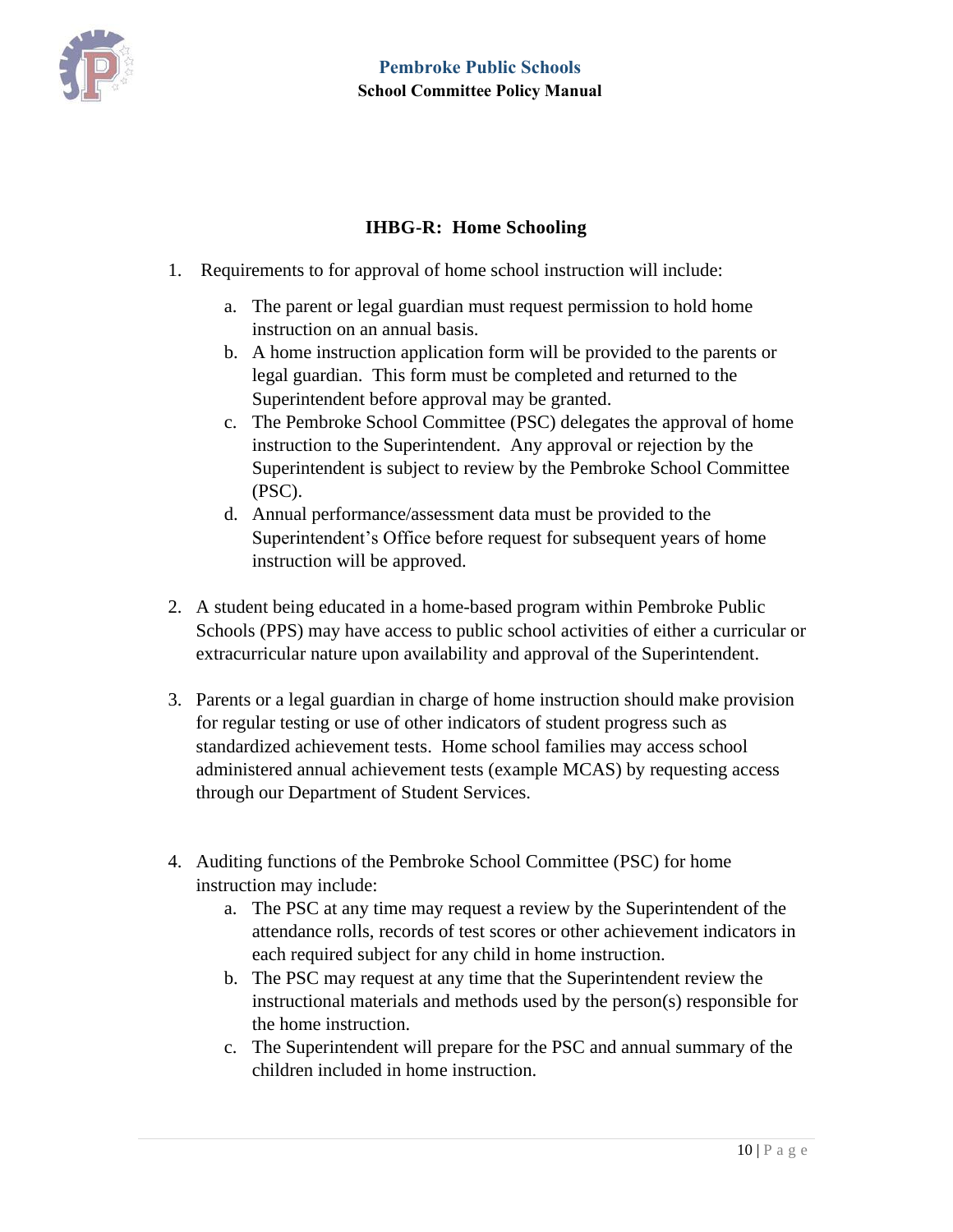

- 5. Within one week of the ending date of the home instruction, as indicated on the home instruction application form, the Pembroke Public Schools (PPS) will mail the parents or legal guardian a home instruction summary form. The completed form should be returned to the Superintendent's Office within 30 days. The summary form must be returned before annual approval of home instruction may be made in succeeding years.
- 6. If the proper annual application or summary is not completed by the parents or legal guardian, an appropriate referral will be made.

SOURCE: MASC LEGAL REFS: M.G.L. 69:JD; 76:l, Care and Protection of Charles Care and Protections of Charles — MASS. Supreme Judicial Court 399 Mass. 324 (1987)

1 st Reading: November 5, 2019

2<sup>nd</sup> Reading and Adopted: December 17, 2019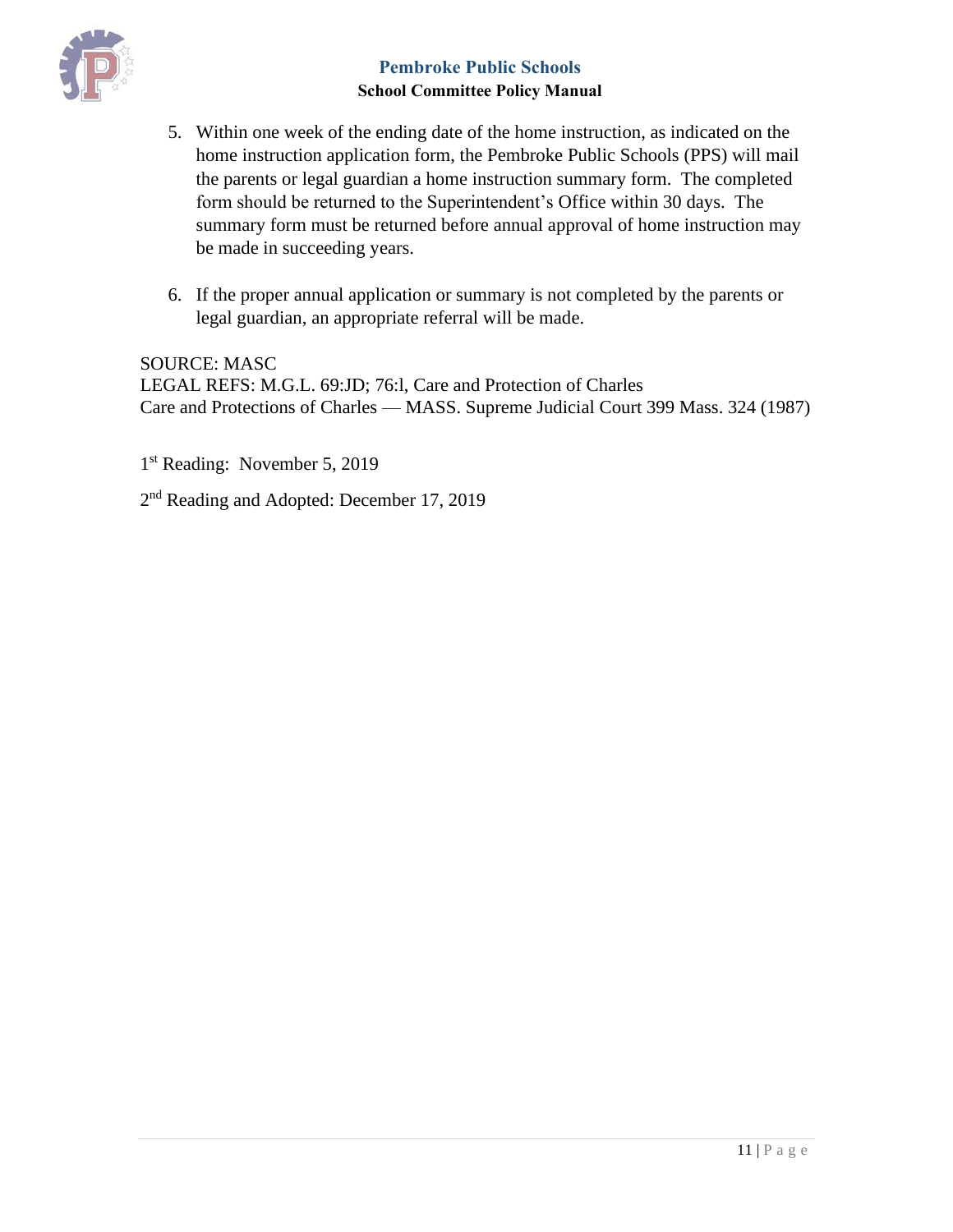

# <span id="page-11-0"></span>**IHBJ: OBSERVATION POLICY FOR PLACEMENT OF STUDENTS WITHIN SPECIAL EDUCATION PROGRAMS**

#### I. Introduction

The Pembroke Public Schools is committed to providing a positive learning environment for all students. It is important the learning environment is free from disruptions to the learning process and that the confidentiality of individual learners is maintained. To ensure that parents can participate fully and effectively with school personnel in the consideration and development of appropriate special education programming for their child, parents and parent-designated independent evaluators and educational consultants will be permitted to conduct observations of a child's current program and of any program proposed for the child. Such observations will be of sufficient duration to enable the observer to evaluate a child's performance in a current program and or the ability of a proposed program to enable such child to make effective progress.

#### II. Procedure

A. All requests to observe must be presented to the building principal or an administrative designee.

B. Requests for observation will only be considered for students registered in the Pembroke Public Schools.

C. The request will be responded to within 3 days of receipt and a mutually agreed to date and time will be set.

D. All observers must be accompanied by a building administrator or designee for the duration of the observation.

E. If the observation request is for an individual other than the parent to observe the student and or program, the educational basis for the observation must be stated, a release must be on file and written parent permission must be provided.

F. On the day of the observation the observer will be met by the accompanying administrator in the main office.

G. The administrator will review the guidelines for the observation and the observer will be required to sign the Confidentiality Statement. A copy of this Confidentiality Statement will be kept in the student's file.

H. The administrator will accompany the observer to the classroom for the length of time agreed to in advance. The timing and scheduling of the observation cannot be changed without advanced notice due to the requirement an administrator is present for the duration of the observation.

I. No conversations will be permitted to take place during the observation with the administrator, teacher or students to prevent disruption to the learning environment.

J. The observer will be provided seating with the accompanying administrator in a location that offers sufficient viewing of the educational setting without distracting from the educational environment.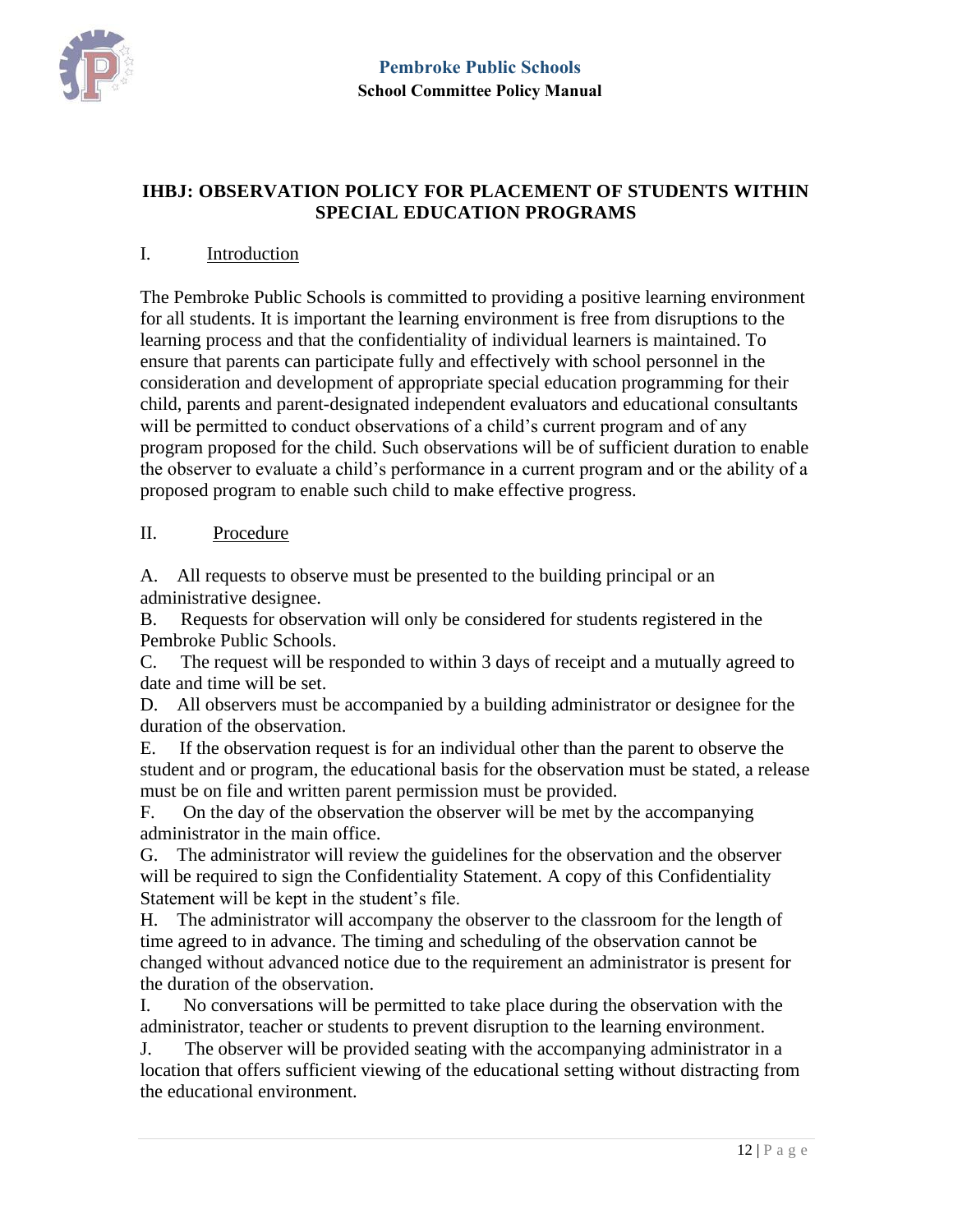

K. Upon request by a parent clarifying questions may be asked to the accompanying administrator. This conversation will take place outside of the classroom and after the observation has concluded. Clarifying questions must be specific to the program and or student observed, not other students in the classroom or staff.

### III. Restrictions

A. Observations may only be requested in a special education program the child is currently attending or has been proposed to participate in.

B. The building principal may impose restrictions or conditions on observations that are necessary to ensure the safety of children in the program, to protect the integrity of the program while under observation or to protect children in the program from disclosure by an observer of confidential and personally identifiable information. C. The principal or administrative designee may exercise their discretion at any time to reschedule or terminate an observation in the event of a building emergency or a disruption that impacts the physical or emotional well-being of the children in the school or program being observed.

Legal Reference: Chapter 363 of the Acts of 2008

Cross Reference: Policy 4.17

1<sup>ST</sup> Reading: December 5, 2011 2<sup>nd</sup> Reading: February 13, 2012

**ADOPTED:** February 13, 2012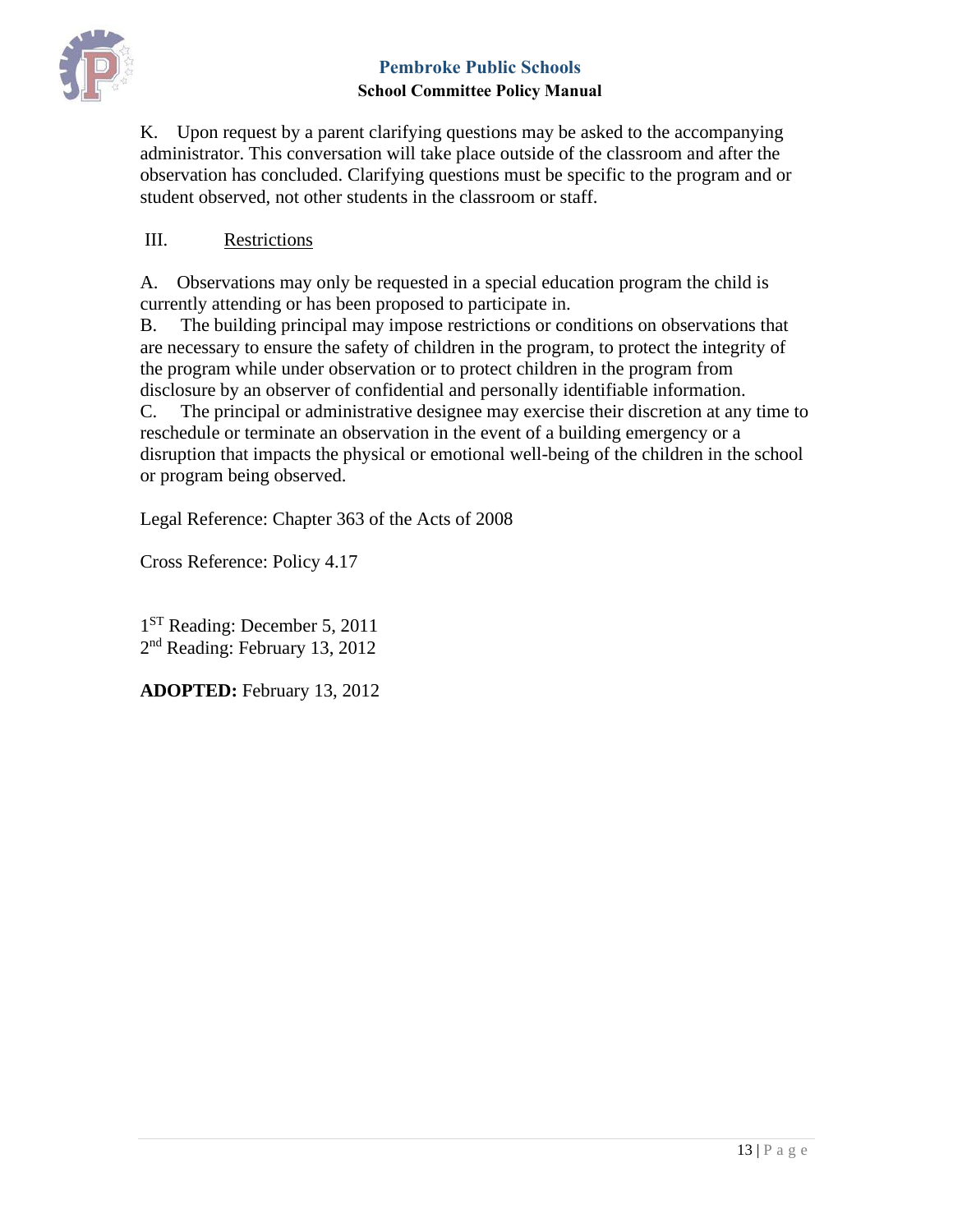

#### **IHCA: SUMMER SCHOOL ELIGIBILITY AND ENROLLMENT**

<span id="page-13-0"></span>The Pembroke Public Schools may make available summer sessions as a supplement to the instruction offered during the school year, when funding for such programs is available. The focus of the program will be remedial.

To attend summer school, students must have the approval of their classroom and/or special subject teachers.

Students at all instructional levels may attend approved summer schools for remedial, enrichment, or make-up purposes. Credit towards graduation requirements may be granted to high school students in line with regulations spelled out in student handbooks.

Summer school is one of the options for credit recovery.

For additional information, refer to the respective Student Handbooks.

LEGAL REF: M.G.L. 71:28

Replaces Policy 5.57

Revised and Adopted: April 25, 2017

Adopted: June 13, 2006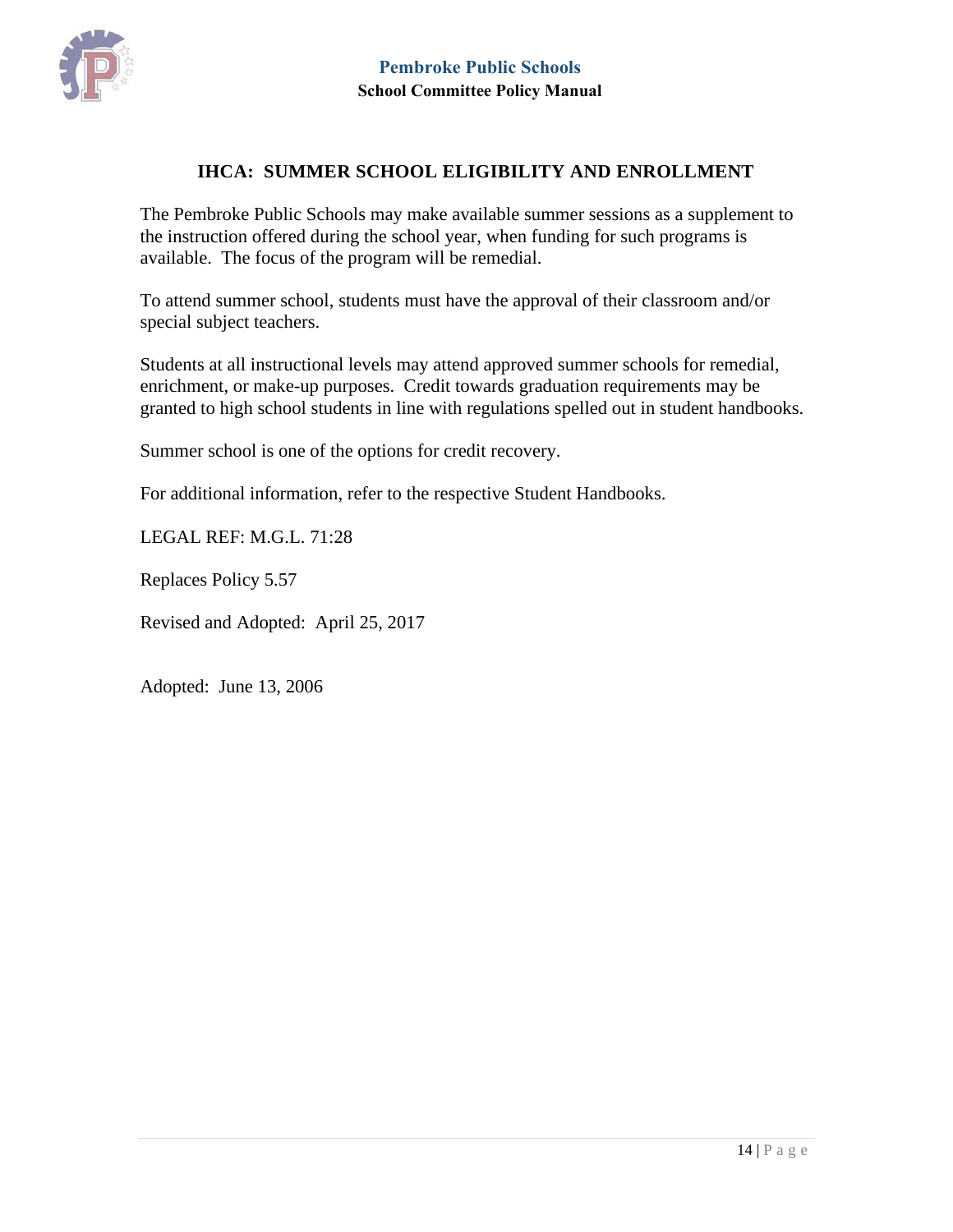

#### **IJ: INSTRUCTIONAL MATERIALS**

<span id="page-14-0"></span>The Pembroke School Committee believes that instructional materials appropriate to the needs of the school program must be available to each student and teacher. These will be furnished by the school committee subject to budgetary constraints.

The task of selecting instructional materials for programs will be delegated to the professional staff of the school system. Because instructional programs and materials are of great importance, only those which meet the following criteria will be approved by the committee:

1. All materials must present balanced views of international, national and local issues and problems of the past, present and future.

2. All materials provided must stimulate growth in factual knowledge, literary appreciation aesthetic and ethical values.

3. Instructional material will help students develop their abilities in critical reading and thinking.

4. Instructional materials will help develop and foster an appreciation of cultural diversity and development in the United States and throughout the world.

5. Instructional materials must provide for all students an effective basic education that does not discriminate on the basis of race, age, color, religion, national origin, sex, gender identity physical disabilities or sexual orientation.

6. Instructional materials must allow sufficient flexibility for meeting the special needs of individual students and groups of students.

LEGAL REF: M.G.L. 30B:7; 71:48; 71:49; 71:50. BESE regulations 603 CMR 26.00

Replaces Policy 5.59

Revised and Adopted: April 25, 2017

Adopted: June 13, 2006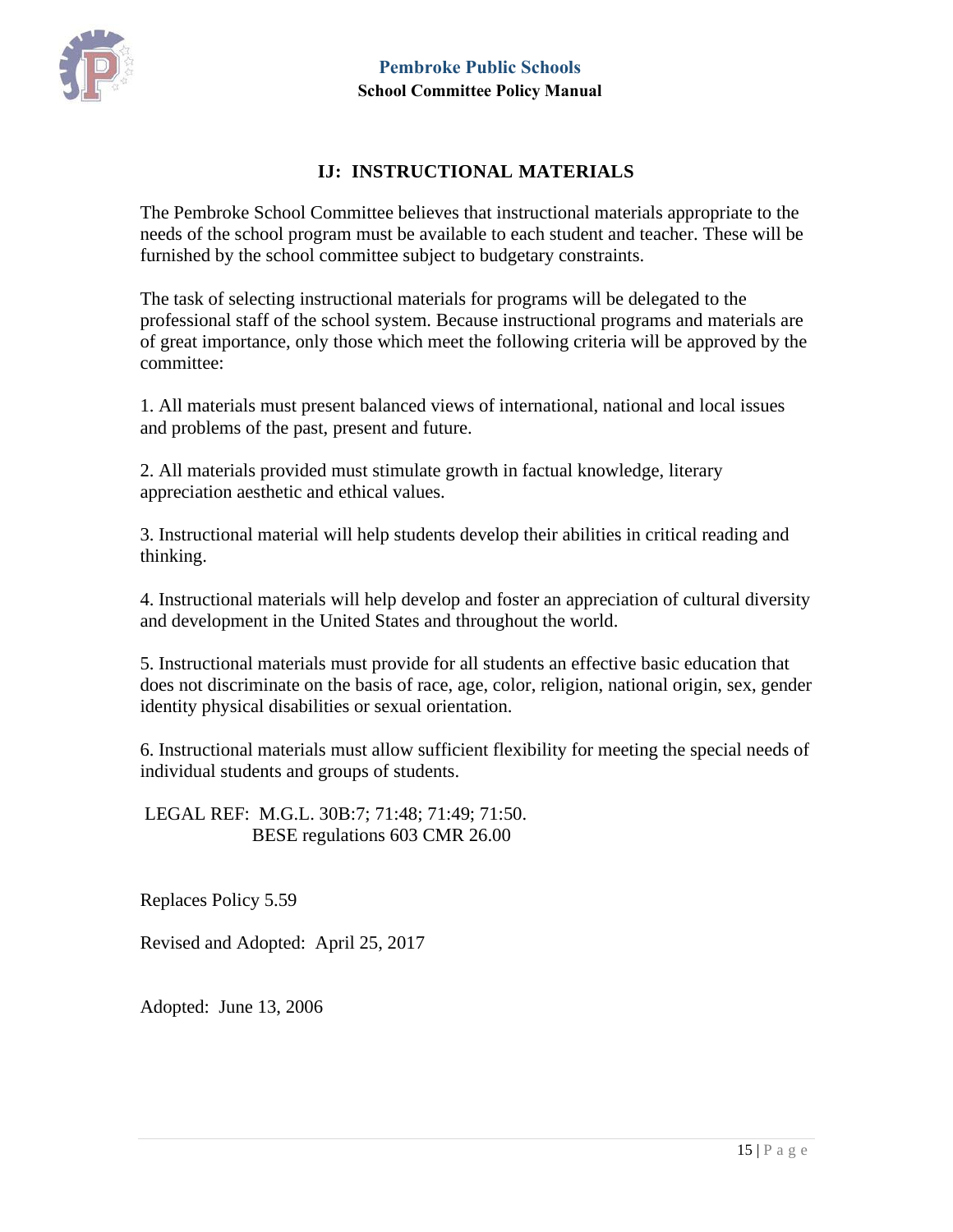

#### **IJNDB: ACCEPTABLE USE AND INTERNET SAFETY POLICY**

<span id="page-15-0"></span>The Pembroke Public Schools (PPS) shall provide access for "users" to the system/network including access to external networks (Internet and web sites) for "educational purposes" and/or for the sole purpose to complete assigned tasks. "Users" shall be defined as Pembroke Public school employees, students, and/or other users authorized by the Superintendent or his/her designee. "Educational purposes" shall be defined as classroom activities, career and professional development and appropriate activities of an educational nature for students. The system/network will be used to increase communication, enhance productivity, and assist users to improve existing skills and acquire new skills through a broader exchange of information. The system/network will also be utilized to provide information to the community, including parents, government agencies, and other partners necessary in the execution of PPS district business.

The Pembroke Public Schools (PPS) is equipped with wireless Internet access in various locations. Students and staff may bring their own personal wireless technology devices for use consistent with this Acceptable Use Policy. **The PPS is not responsible for any loss, theft or damage to personal technology devices.** Students must comply with any staff request to shut down their device at any time;

#### AVAILABILITY

The Superintendent or his/her designee shall implement, monitor, and evaluate the PPS district's system/network for instructional and administrative purposes and implement changes as necessary.

Access to the system / network is a privilege, not a right. All users shall be required to acknowledge receipt and understanding of all administrative regulations and guidelines governing the use of the system and shall agree in writing on an annual basis to comply with such regulations and guidelines. Noncompliance with applicable regulations and guidelines may result in suspension or termination of user privileges and/or other disciplinary actions consistent with the policies of the Pembroke Public Schools. Violations of law may result in criminal prosecution and disciplinary action by the Pembroke Public Schools.

#### ACCEPTABLE USE

The Superintendent or his/her designee shall develop and implement administrative regulations, guidelines, and user agreements consistent with the purpose and mission of the Pembroke Public Schools and policy governing copyright.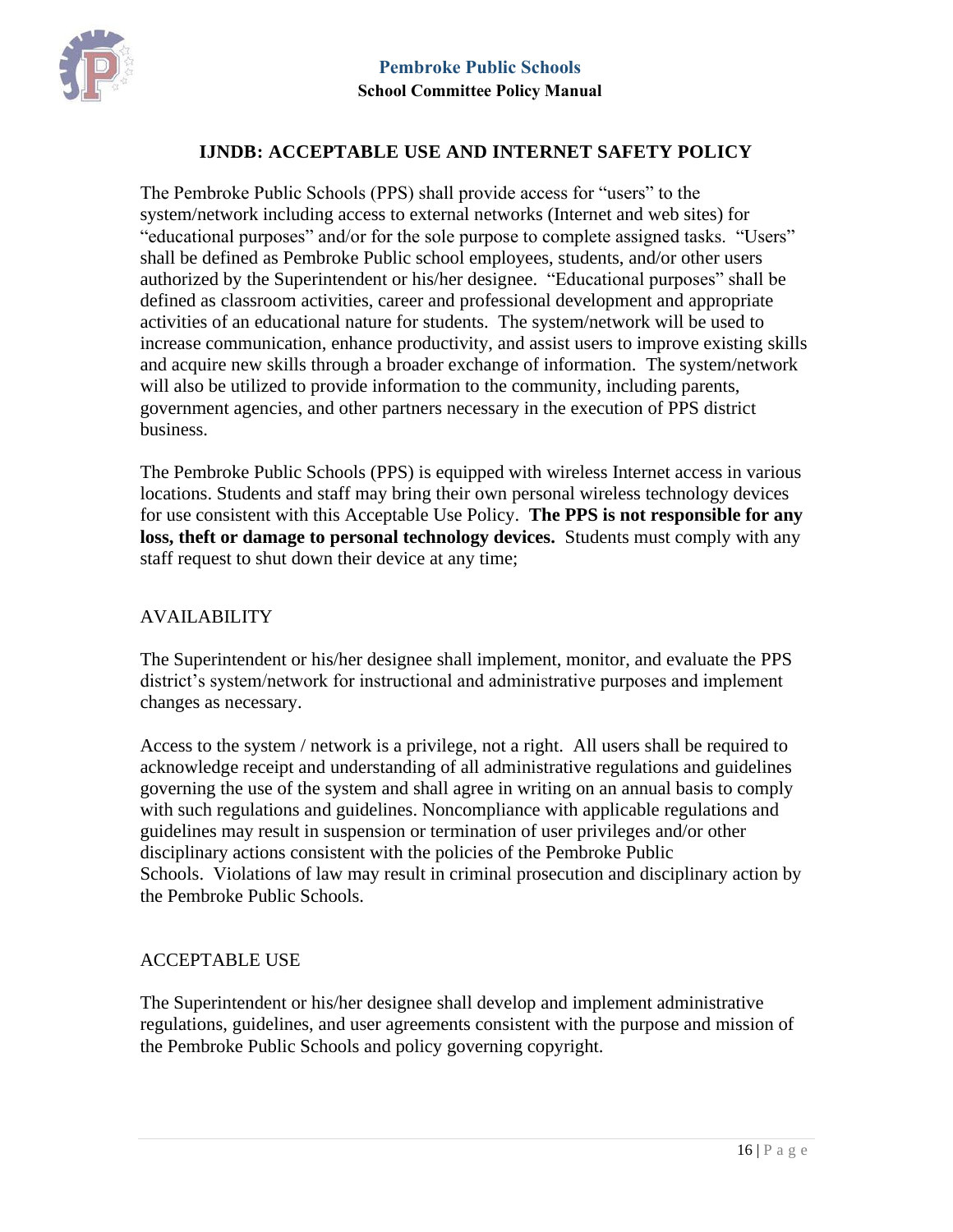

#### MONITORED USE

Electronic mail transmissions and other use of electronic resources by users shall not be considered confidential and may be monitored at any time by designated staff to ensure appropriate use for instructional and administrative purposes.

#### FILTERED ACCESS

The Pembroke Public Schools will use available technology to protect users from inappropriate materials. Although this filtering technology is useful and, in most cases effective, staff will need to provide on-site supervision of students using the Internet. The technology is not a substitute for on-site supervision.

### LIABILITY

The Pembroke Public Schools shall not be liable for user's inappropriate use of electronic resources, violations of copyright restrictions, user's mistakes or negligence, or costs incurred by users. The Pembroke Public Schools shall not be responsible for ensuring the accuracy or usability of any information found on networks external to the Pembroke Public Schools.

Recoded policy 3.15

**Policy Cross References: IJNDB-R Acceptable Use and Internet Safety Regulations**

**ADOPTED: March 26, 2013**

REVISION 1<sup>ST</sup> READING: March 12, 2013

REVISION 2nd READING: March 26, 2013

#### **ADOPTED: December 17, 2008**

First Reading: November 18, 2008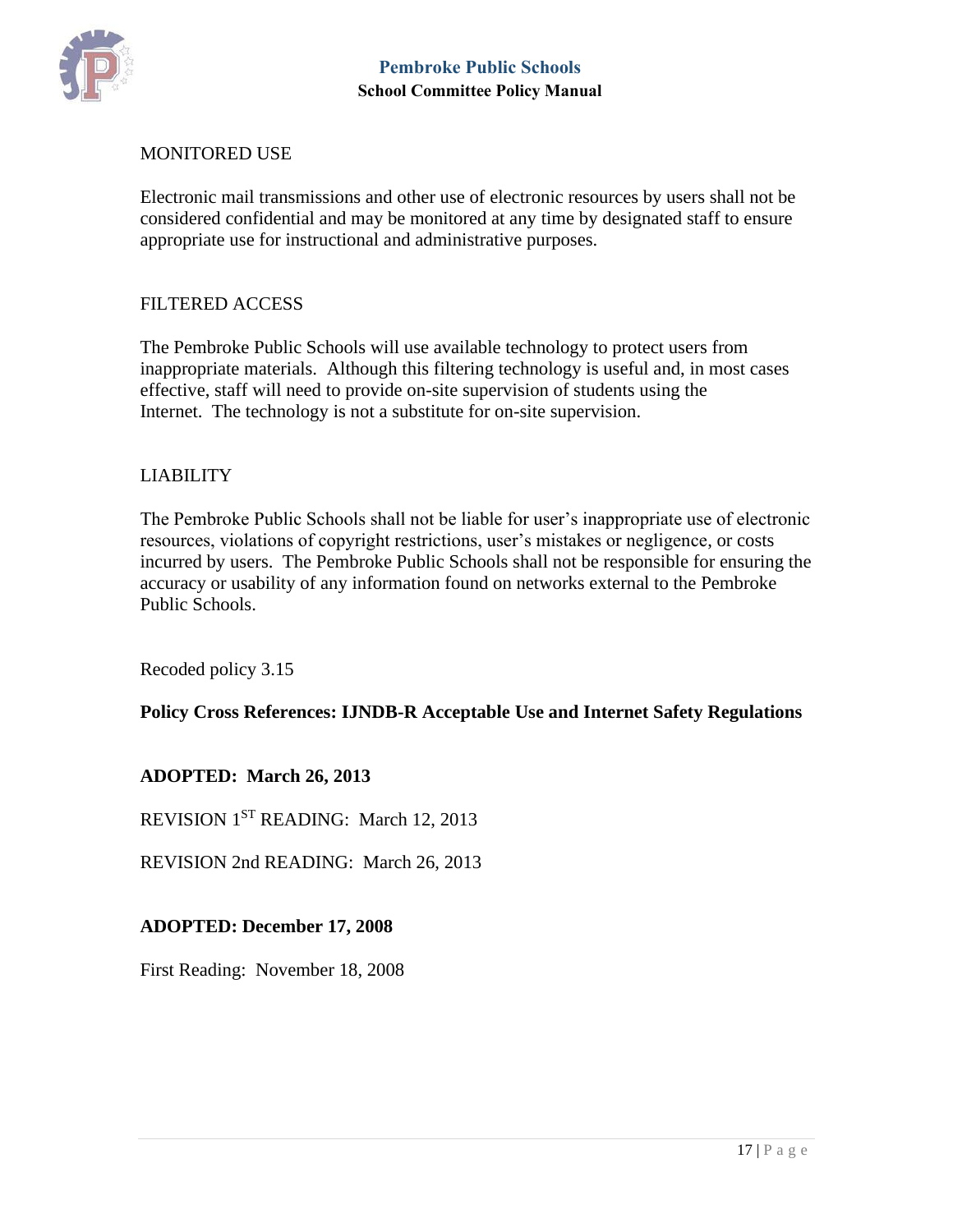

#### <span id="page-17-0"></span>**IJNDB-R: ACCEPTABLE USE AND INTERNET SAFETY REGULATIONS**

The Pembroke Public Schools (PPS) shall provide access for "users" to the system/network including access to external networks (Internet and web sites) for "educational purposes" and/or for the sole purpose to complete assigned tasks. "Users" shall be defined as Pembroke Public school employees, students, and/or other users authorized by the Superintendent or his/her designee. "Educational purposes" shall be defined as classroom activities, career and professional development and appropriate activities of an educational nature for students. The system/network will be used to increase communication, enhance productivity, and assist users to improve existing skills and acquire new skills through a broader exchange of information. The system/network will also be utilized to provide information to the community, including parents, government agencies, and other partners necessary in the execution of PPS district business.

The Pembroke Public Schools (PPS) is equipped with wireless Internet access in various locations. Students and staff may bring their own personal wireless technology devices for use consistent with this Acceptable Use Policy. **The PPS is not responsible for any loss, theft or damage to personal technology devices.** Students must comply with any staff request to shut down their device at any time;

A user who violates PPS policy or administrative guidelines will be subject to suspension of and/or termination of the system network privileges and will be subject to disciplinary action and/or prosecution. The PPS will cooperate fully with local, state or federal officials in any investigation concerning or relating to misuse of the PPS's system/network.

The following are PROHIBITED:

1. Commercial use of the system/network.

2. Use of the system/network for illegal purposes, in support of illegal activities or any activity prohibited by PPS policy.

3. Downloading and/or streaming for non-educational or non-work related purposes.

4. Use of inappropriate language, swearing, vulgarity; ethnic or racial slurs, and other inflammatory language.

5. Non-authorized attempts to read, delete, copy, or modify the electronic mail of other users or to interfere with the ability of other users to send /receive electronic mail.

6. Pretending to be someone else when sending / receiving messages.

7. Harassment of others.

8. Transmitting or viewing obscene material.

9. Any malicious attempt to harm or destroy equipment, materials, data, or programs.

10. Forgery or attempted forgery.

11. Attempting to bypass the PPS network filters that are applied to all Internet connections.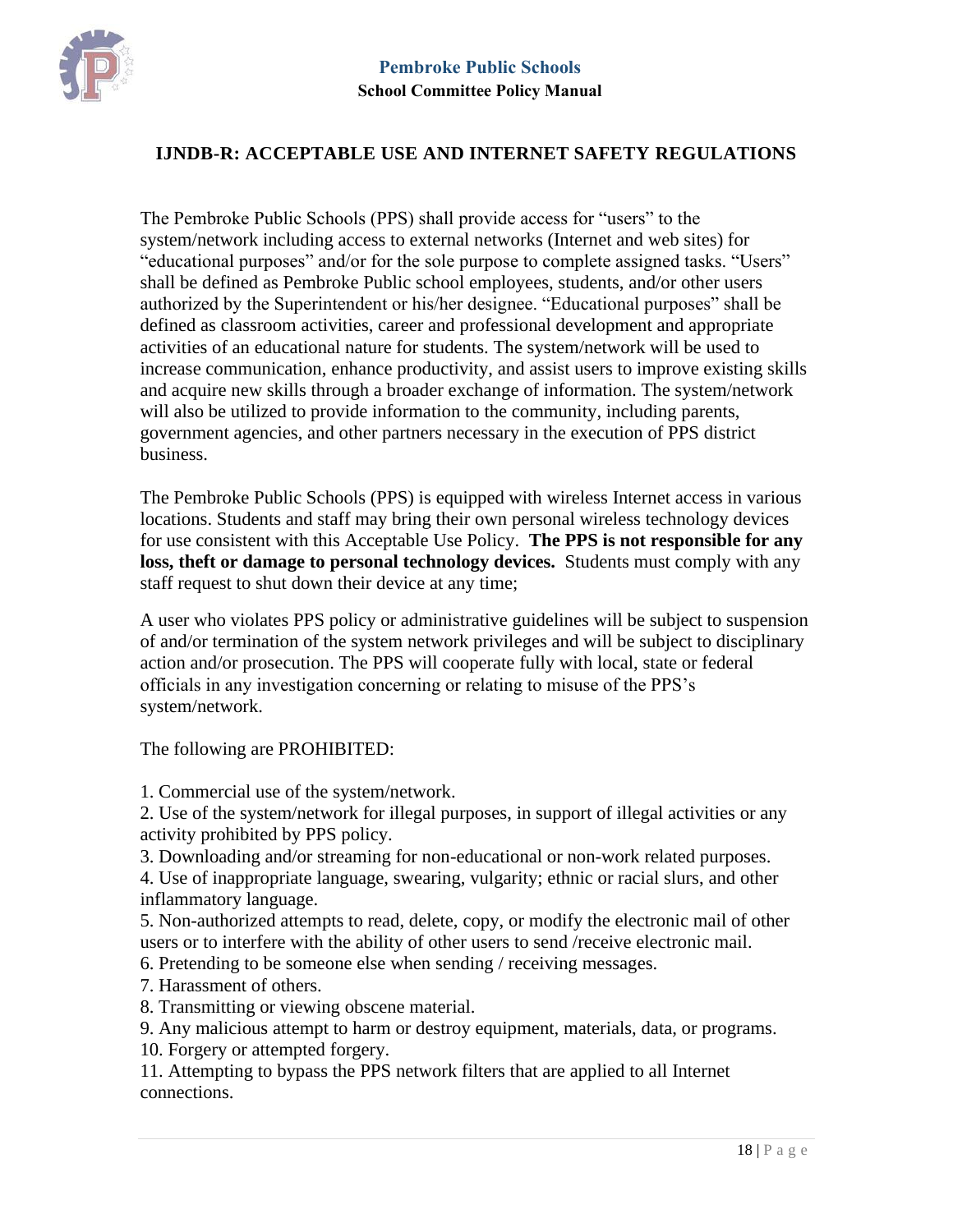

12. Knowingly infecting the PPS network with a virus, or program designed to damage, alter, destroy, or provide access to unauthorized data. This is a violation of the AUP policy and will result in disciplinary action, up to and including legal prosecution. 13. Processing or accessing information on school property related to "hacking", altering, or bypassing network security policies. This is a violation of the AUP policy and will result in disciplinary action, up to and including legal prosecution.

### **For all Users:**

Users are NOT permitted to configure their own computing devices (iPhone, iPad, Droids, etc.) as a networked access point for other users to access the Internet. Users should only connect to the Internet through the access points provided by the PPS or through their personal mobile service provider

1. Incidental and personal use of the Internet is allowed as long as it does not interfere with job responsibilities.

2. The PPS will provide each user with copies of the Acceptable Use Policy (AUP) and guidelines on an annual basis.

3. Access will be granted only with a current dated and signed access agreement.

4. Where applicable, the PPS will provide training to users in the proper use of the system/network.

5. Account names will be recorded and kept on file.

6. Passwords are confidential and shall be protected by the user. User identifications and passwords should not be shared or displayed.

7. Individual users shall at all times, be responsible for the proper use of accounts issued in their name.

8. Electronic mail use will be confined to services provided and/or approved by the PPS.

9. Users will not knowingly or recklessly post false or defamatory information about a person or organization.

10. Revealing personal information (addresses, phone numbers, etc.) by users on others is prohibited except with express their written consent.

11. System users should purge electronic information according to legal or regulatory requirements where applicable. When there is no presiding law or regulation, the PPS guidelines should be followed.

12. Personal technology equipment (equipment not owned and issued by the PPS, to include but not be limited to personal computers, laptops, switches, wireless devices and portable storage devices) shall not be placed on the PPS Wired network without permission from the system administrator.

13. Copyrighted software or data shall not be placed on the PPS network systems or individual computers without permission from the holder of the copyright and the system administrator.

14. System users may redistribute copyrighted materials only with the permission of the copyrighted holder or designee. Such permission must be specified in the document or in accordance with applicable copyrighted laws, PPS policy and administrative guidelines. 15. Deliberate attempts to degrade or disrupt system performance may be viewed as violations of PPS district policy and /or criminal activity under applicable state and federal law.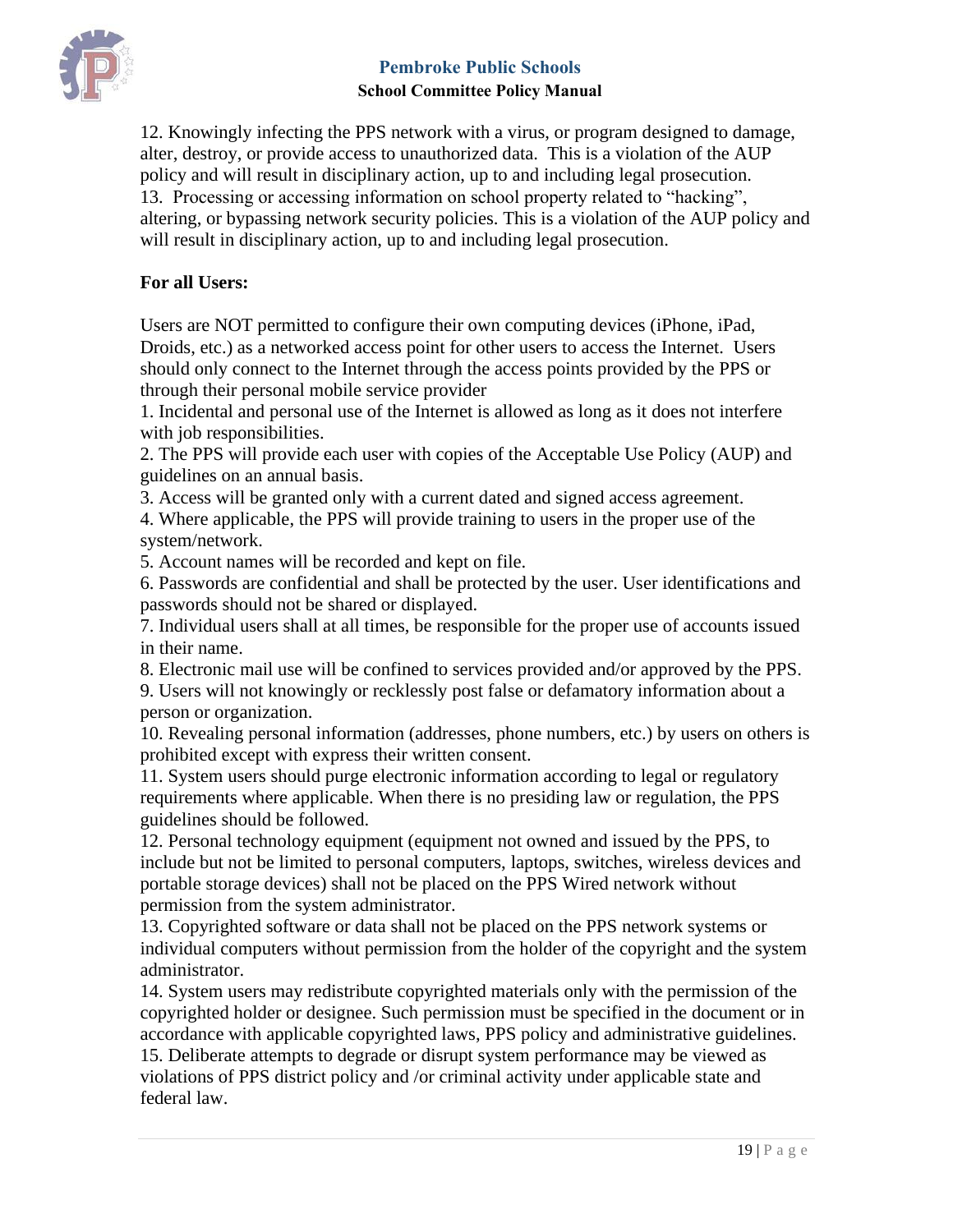

16. Vandalism will result in the cancellation of system privileges and will require restitution for costs associated with hardware, software, and system restoration. 17. The PPS has the right to collect and examine any student device that is suspected of causing network problems, or was the source of an attack or virus infection. 18. Technology devices must be muted when appropriate to the school environment.

#### **For Students:**

Students' use of the Internet will be supervised by teachers and designated staff in a manner that is appropriate for students.

Cyber bullying is repeated, electronic based bullying via computers or personal devices such as iPad, iPhone, Droids, among students. Cyber bullying usually involves abusive or cruel message or comments posted on social network sites, in chat rooms or on websites.

Students found to be cyber bullying will face consequences consistent with the antibullying plan of the PSD, and all applicable sections of the respective school student handbooks.

### **Oversight:**

1. Principals or their designee will be responsible for the following:

a. Disseminating and enforcing policies and guidelines in the building(s) under their control.

b. Ensuring that all users complete and sign an agreement to abide by polices and guidelines regarding use of the system/network.

c. Ensuring that training is provided to users on appropriate use of electronic resources.

2. Principals or their designee are authorized to monitor or examine all system activities related to the building under their control, including electronic mail transmissions, as deemed appropriate to ensure proper use of electronic resources.

3. System administrators may upload/download public domain programs to the system/network. System administrators are responsible for determining if a program is in the public domain.

This guideline is representative of the permitted Internet uses in the PPS and provides a description of prohibitive practices which is as complete as possible as of the date of adoption. The PPS reserves the right to modify supervision, permitted uses and prohibited conduct in the event that circumstances arise which warrant modification and may not be included in the policy.

The principles set forth in the opening two paragraphs govern the usage of our Internet resources, and any such modifications will be designed to further the principles set forth in said paragraphs.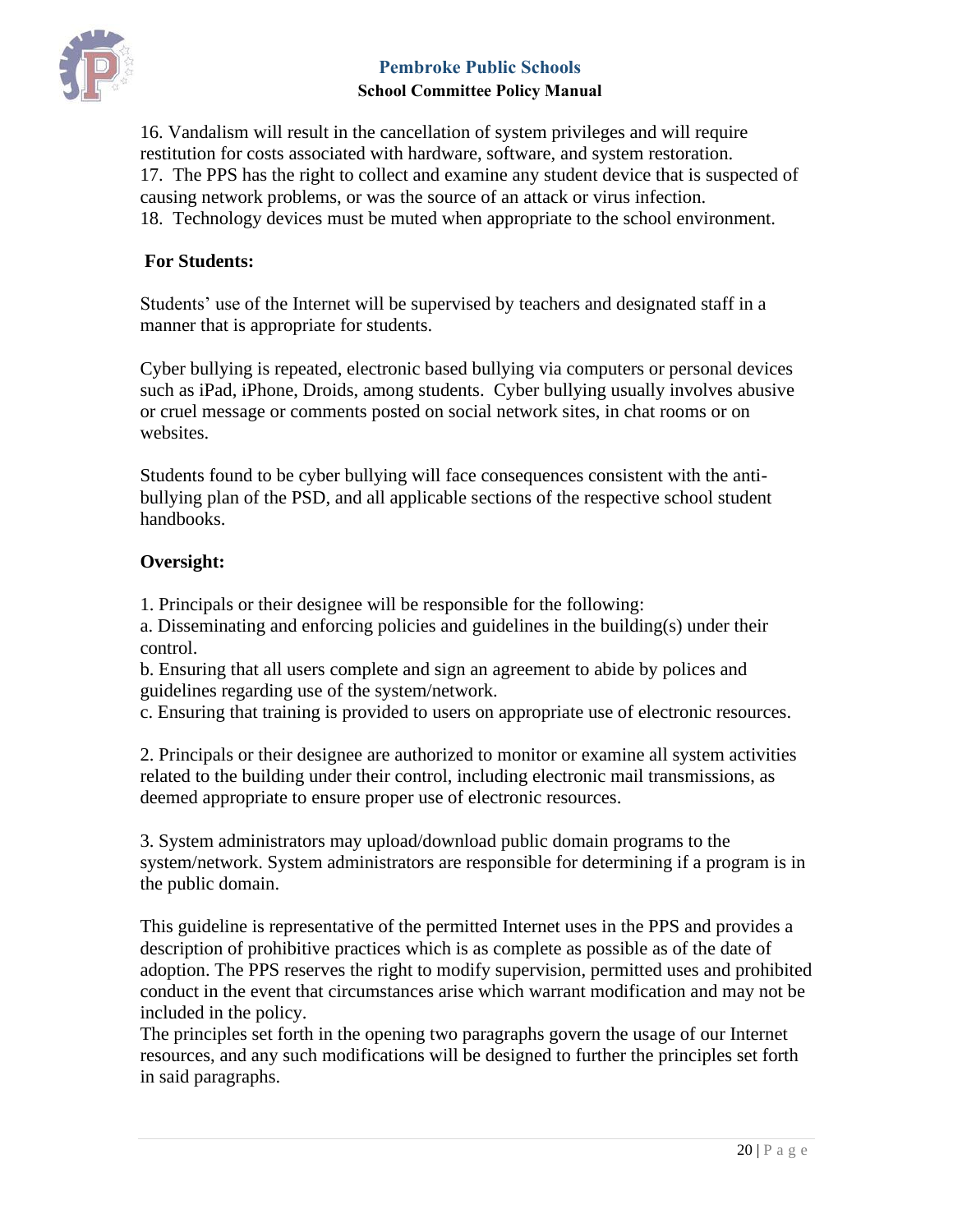

# Recoded policy 3.15

#### CROSS REFERENCE: IJNDB CROSS REFERENCE: Elementary Handbooks, PCMS Handbook and PHS Handbook

#### **ADOPTED: March 26, 2013**

REVISION 1<sup>ST</sup> READING: March 12, 2013

REVISION 2ND READING: March 26, 2013

**ADOPTED:** September 4, 2012

REVISION 1st READING: August 21, 2012

REVISION 2nd READING: September 4, 2012

 **ADOPTED:** December 17, 2008

1<sup>st</sup> READING: November 18, 2008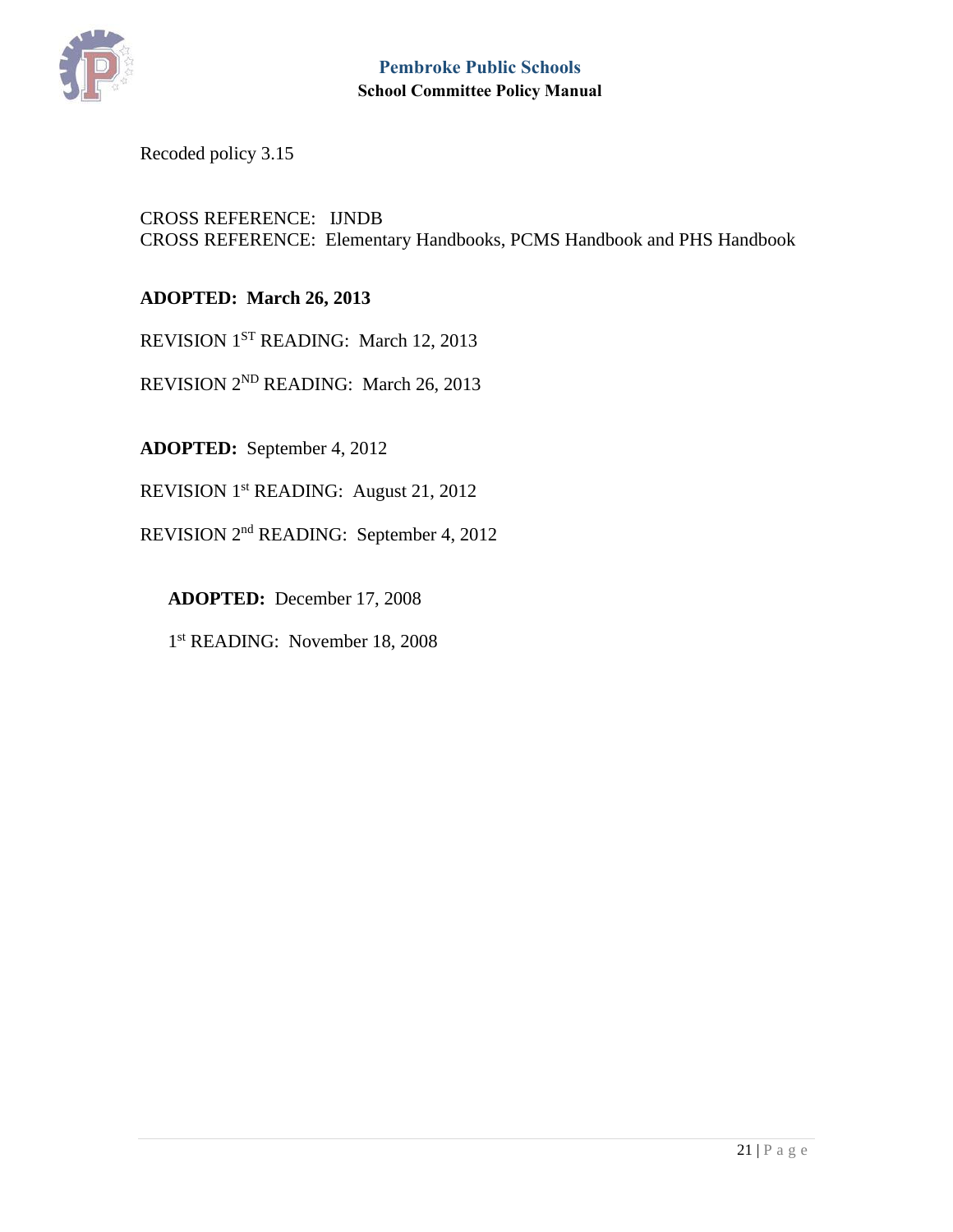

# **IKA: GRADING AND PROGRESS REPORTS**

<span id="page-21-0"></span>The Pembroke School Committee affirms that report cards and progress reports are an important and valuable vehicle for communication of student progress to parents and caregivers.

All secondary students will receive a progress report on a quarterly basis throughout the school year. This report will contain information on the student's behavior, grades, and progress. Parents and Caregivers who have not received a copy from their son/daughter school contact the school Guidance Office.

Report cards are issued four times during the school year at the secondary level and students are graded in each subject. Students who fail courses during the school year may be permitted to attend an approved Summer School Program for make-up in accordance with guidelines established in the respective student handbooks, and programs of study. At the elementary level, report cards will be issued three times during school year and are

followed by scheduled parent conferences to discuss individual student progress. Progress reports are issued, as well, mid-term through each report card period at the elementary level.

REPLACES POLICY 5.31

Revised and Adopted: March 28, 2017

Adopted June 13, 2006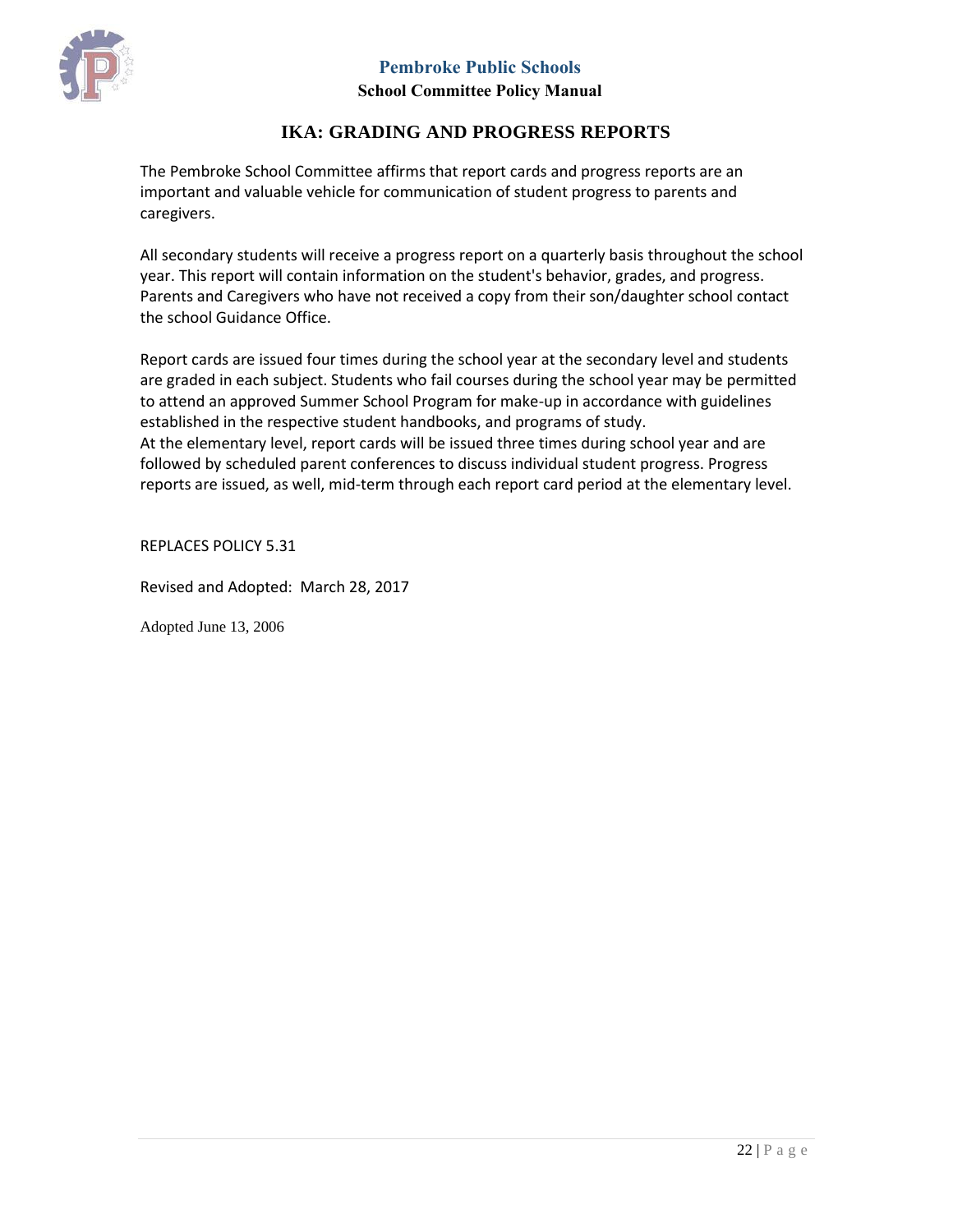

# **IKAC: CONFERENCES**

<span id="page-22-0"></span>The Pembroke School Committee endorses the importance of good communications between the school and the home and believes that parent - teacher conferences are an important connection between the school and a student's parents/caregivers. Toward that end, a series of dates will be established each year to further develop communication between parents and the school.

On a pre-determined schedule, teachers will hold office hours after regular school hours. The first office hour will be "Open House" night where parents will follow their child's schedule and meet classroom teachers, learn about course requirements and curriculum, and hear an overview from the teacher about the program. The other office hour(s) will be specifically for discussing the individual student programs and will follow an appointment format.

Conferences may also be scheduled on a needs basis when there are concerns or questions expressed about a student's progress in learning by either the parent or the teacher.

REF: Teachers Collective Bargaining Agreement

REPLACES POLICY 5.48

Revised and Adopted: April 11, 2017

Adopted June 13, 2006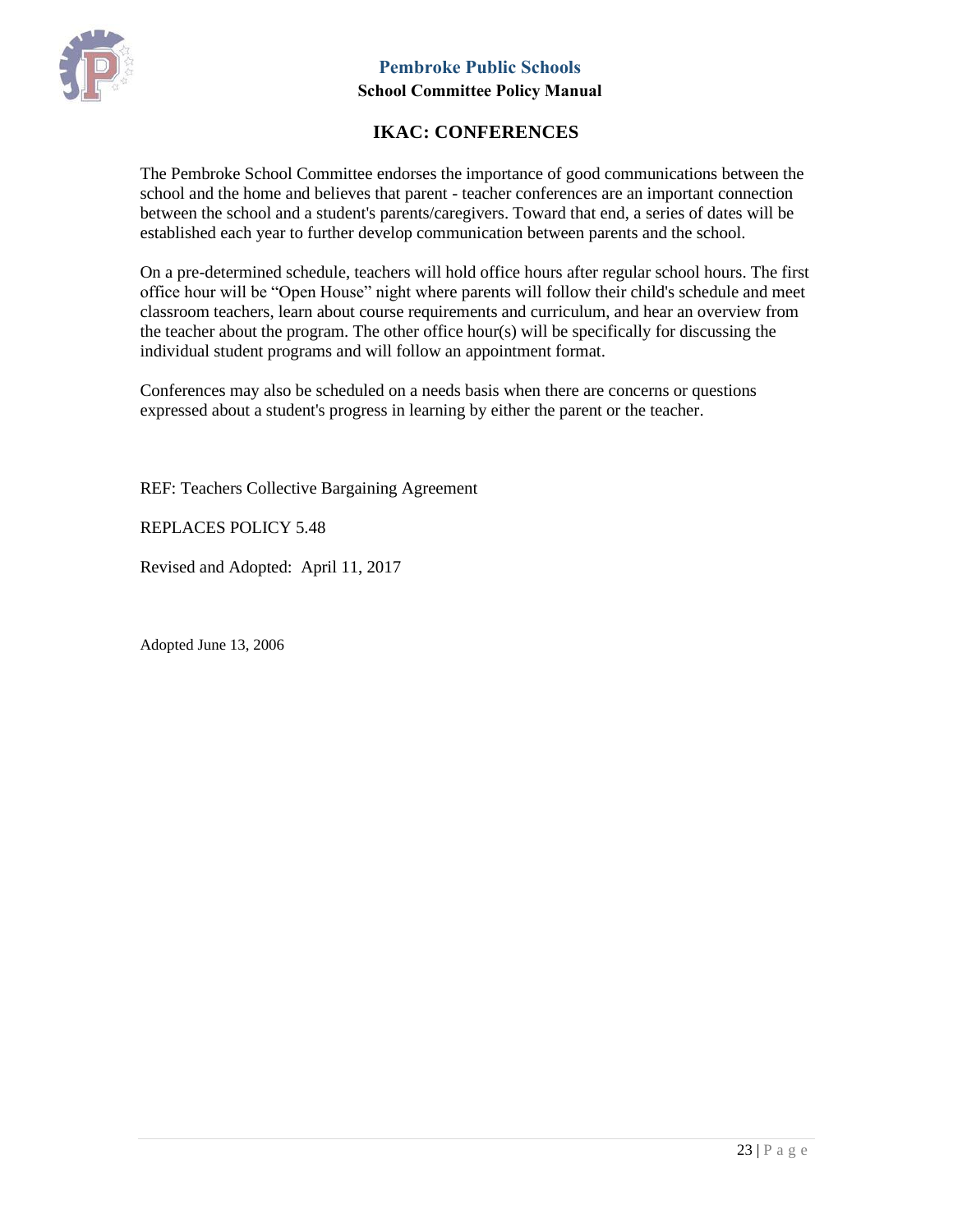

# **IKB: HOMEWORK**

<span id="page-23-0"></span>The Pembroke School Committee (PSC) endorses the assignment of meaningful homework to students so as to reinforce skills, content or concepts taught in the classroom, or to expand knowledge, or preview new concepts. Homework is not to be used as a form of punishment under any circumstances. Homework assignments should take into consideration individual differences of students such as health, ability, and educational resources available to the student. Homework should not require the use of reference materials not readily available in most homes, school libraries, the public library, or via the internet, and the use of those materials should only be required if the student has access and had instruction in their use. Teachers are expected to review homework assignments for accuracy and to provide feedback to students in a timely manner.

*Replaces and Recodes Policies 4.35 and 5.49*

1<sup>ST</sup> Reading: March 2, 2010 2<sup>nd</sup> Reading: March 16, 2010

**ADOPTED: March 16, 2010**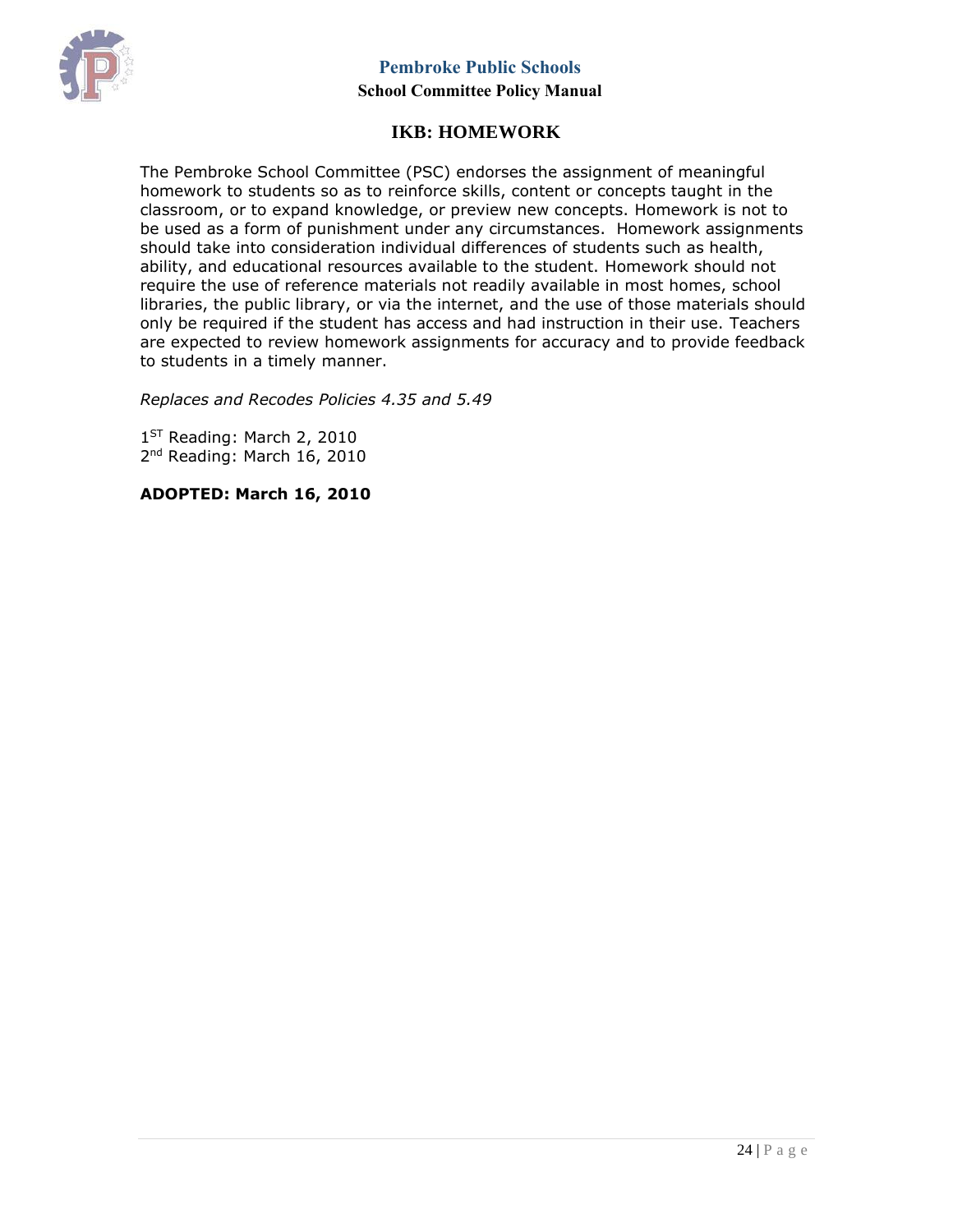

# **IKD: HONOR ROLL**

<span id="page-24-0"></span>A scholastic honor roll will be prepared and published at the end of each marking period at the secondary level. The purpose of this honor roll is to recognize outstanding achievement. Criteria for placement on the Honor Roll are identified in the Student Handbooks for both the Middle and High Schools.

#### REPLACES POLICY 5.32

Recoded: March 28, 2017

Adopted June 13, 2006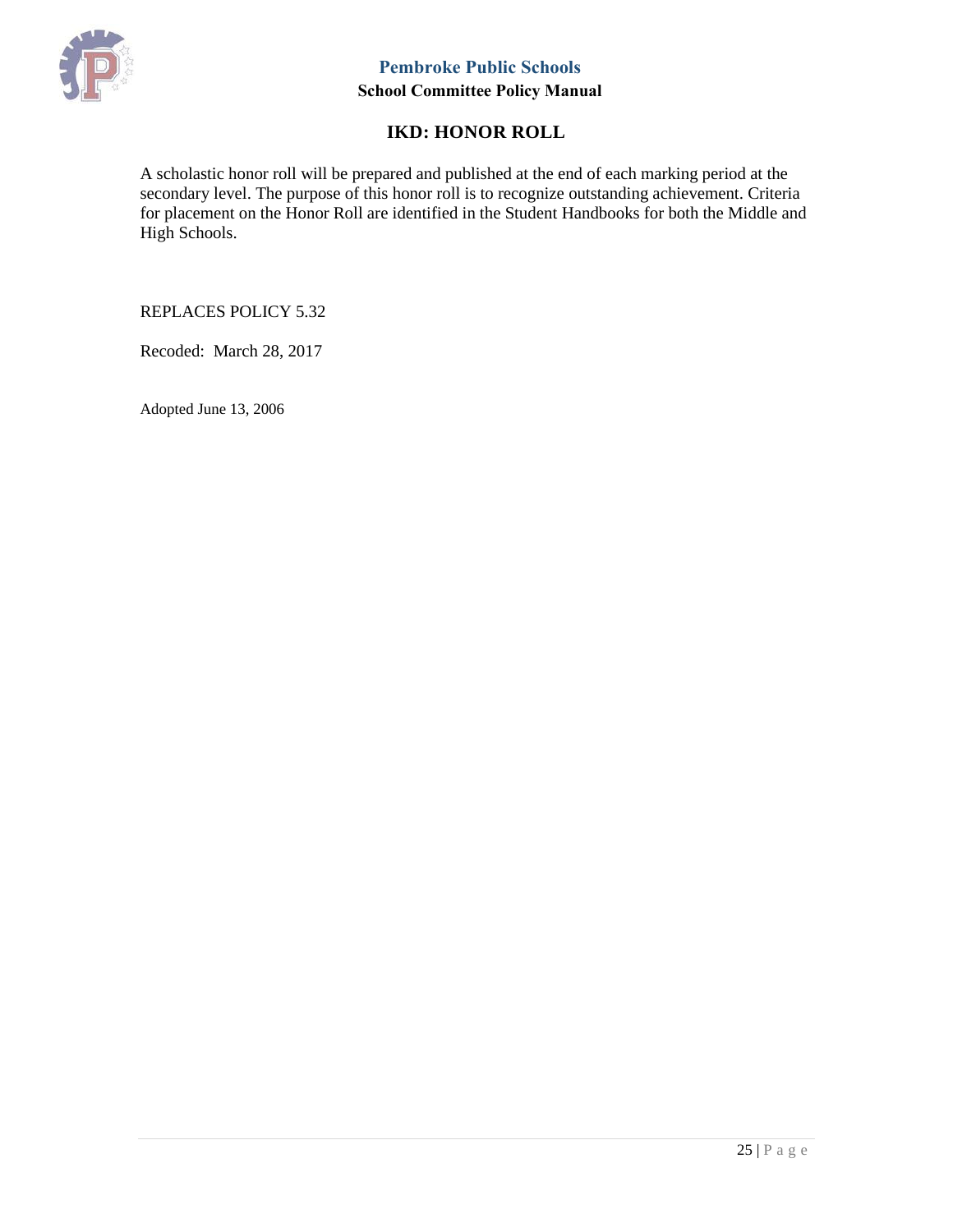



#### <span id="page-25-0"></span>**Graduation Requirements**

In order to receive a Pembroke High School diploma, students must meet all graduation requirements and successfully pass the MCAS exams.

All students must successfully complete 88 credits in order to become eligible to earn a diploma. For each year-long course passed, a student will earn 4 credits; for each semester course passed, a student will earn 2 credits, and for each quarter course, a student will earn 1 credit. Minimum required credits are as follows:

| Courses:                         | Credits:            |
|----------------------------------|---------------------|
| Four Years of English credits    | 16                  |
| <b>Four Years of Mathematics</b> | 16                  |
| Three Years of Social Studies    | $12*$               |
| Three Years of Science           | $12**$              |
| Four Years of Wellness Education | 3 credit minimum*** |
|                                  |                     |

\* Students must pass one year of World History and two years of U.S. History.

\*\* Students must pass Biology and Chemistry.

\*\*\* Beginning with the class of 2013.

Service Learning: 40 hours over four years

Students who have fulfilled the academic requirement by the end of their senior year, may participate in the graduation ceremony. If a student does not fulfill the academic requirement by the end of the final examination period of their senior year, a plan to satisfy the requirements may be developed in consultation with the guidance counselor and principal or his/her designee. If a student does not earn a diploma by the end of the academic year, then all requirements need to be completed by December 31st of that calendar year in order to be considered a member of the graduating class of that previous academic year.

*Replaces 5.45 and 5.46*

1<sup>st</sup> Reading: March 24, 2009

2<sup>nd</sup> Reading: April 7, 2009

ADOPTED: April 7, 2009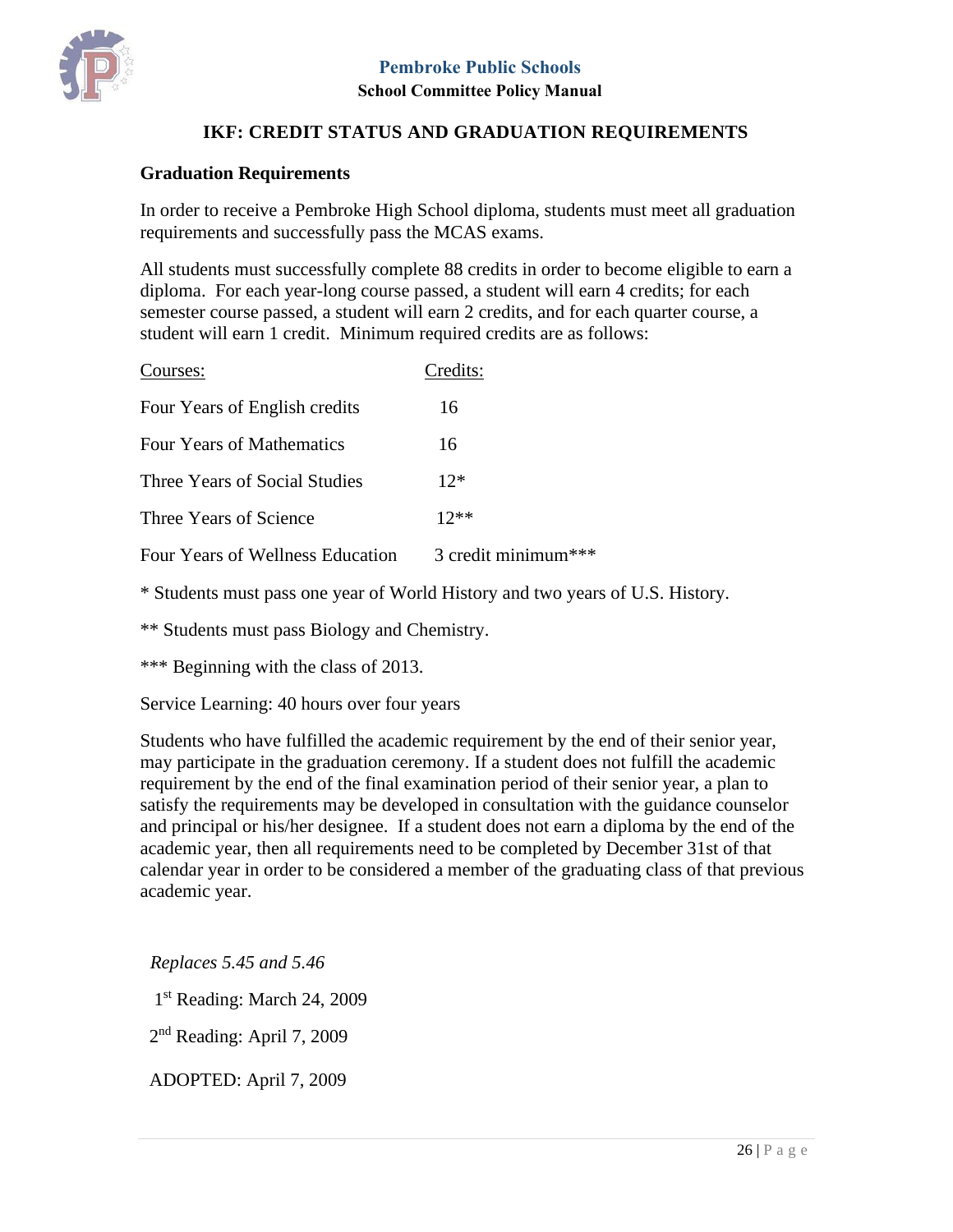

Revision 1st Reading: June 6, 2011

Revision 2nd Reading and Adoption: June 27, 2011

Cross Reference: PHS Program of Studies

Revision 1st Reading: August 21, 2012

Revision 2nd Reading and Adoption: September 4, 2012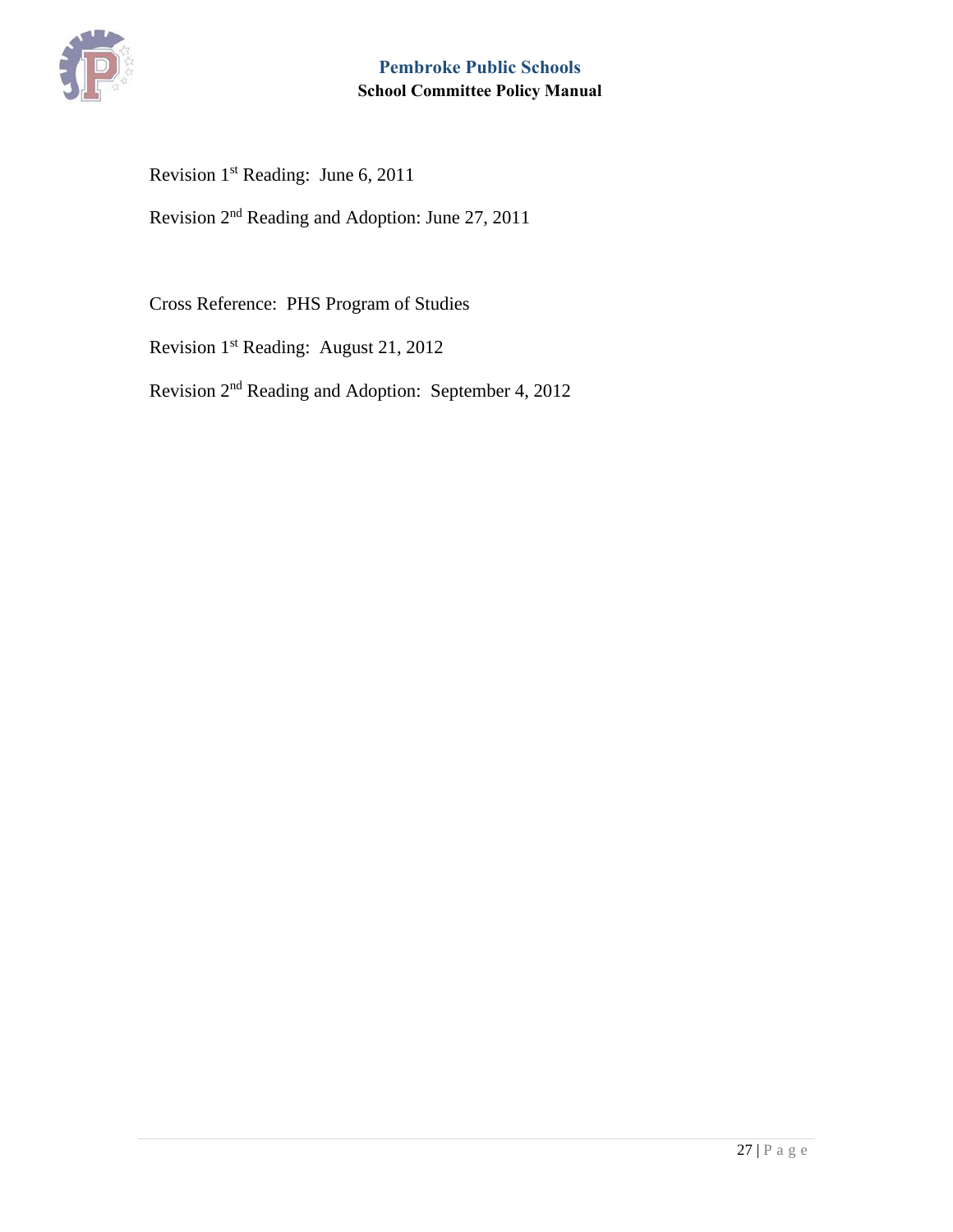



#### **School Committee Policy Manual**

#### **IMB: CONTROVERSIAL ISSUES AND SPEAKERS**

<span id="page-27-0"></span>The Pembroke Public Schools shall help to prepare students for intelligent and conscientious participation as citizens in our democratic society. One step toward meeting this goal is to introduce students to reasoned and dispassionate approaches to the analysis of contemporary social and political issues which may be controversial. The School Committee further recognizes that visiting speakers, a valuable supplement to the regular instructional program, may be of a specific persuasion and that their presentation topics may be considered to be controversial. To ensure that these issues are examined in an atmosphere as free from emotion and prejudice as possible, the school department encourages the examination of controversial issues so as to permit students to engage in careful problem analysis, discriminate between fact and opinion, and to discuss different viewpoints on issues where there may be serious disagreement with adult guidance.

The discussion of a controversial issue should be preceded by parental notification as deemed necessary by the administration. Additionally, in the event that a topic arises unexpectedly in the course of instruction which would typically be viewed as controversial or causing concern to students in the class, the teacher is expected to notify the school administration in a timely manner.

Below are the guidelines to be followed:

Teacher Planned Classroom Discussions:

1. Controversial issues selected by teachers for classroom discussion must relate directly to the content and objectives of courses that have been approved by the School Committee.

2. The teacher's right to introduce controversial issues in the classroom does not include the right of advocacy. Teachers are to refrain from using their position to express partisan points of view.

3. The approach to discussions must be objective and scholarly and teachers must ensure that the reasoned arguments of all sides of an issue are given equal presentation and emphasis in the discussion. Students should be prepared and follow up activities which are appropriate to the presentation should be provided.

4. Teachers may invite visitors from outside the school to give presentations on controversial issues when the speaker offers qualifications and resources not Available in the school. All visitors will be guided by the rules standards of language, usage, dress and behavior that prevail in the school.

5. All materials and or literature to be distributed by an invited speaker shall be approved in advance by the administrator in charge.

6. In all cases, teachers must obtain permission from the principal or direct supervisor in-charge at least forty-eight hours before the scheduled presentation.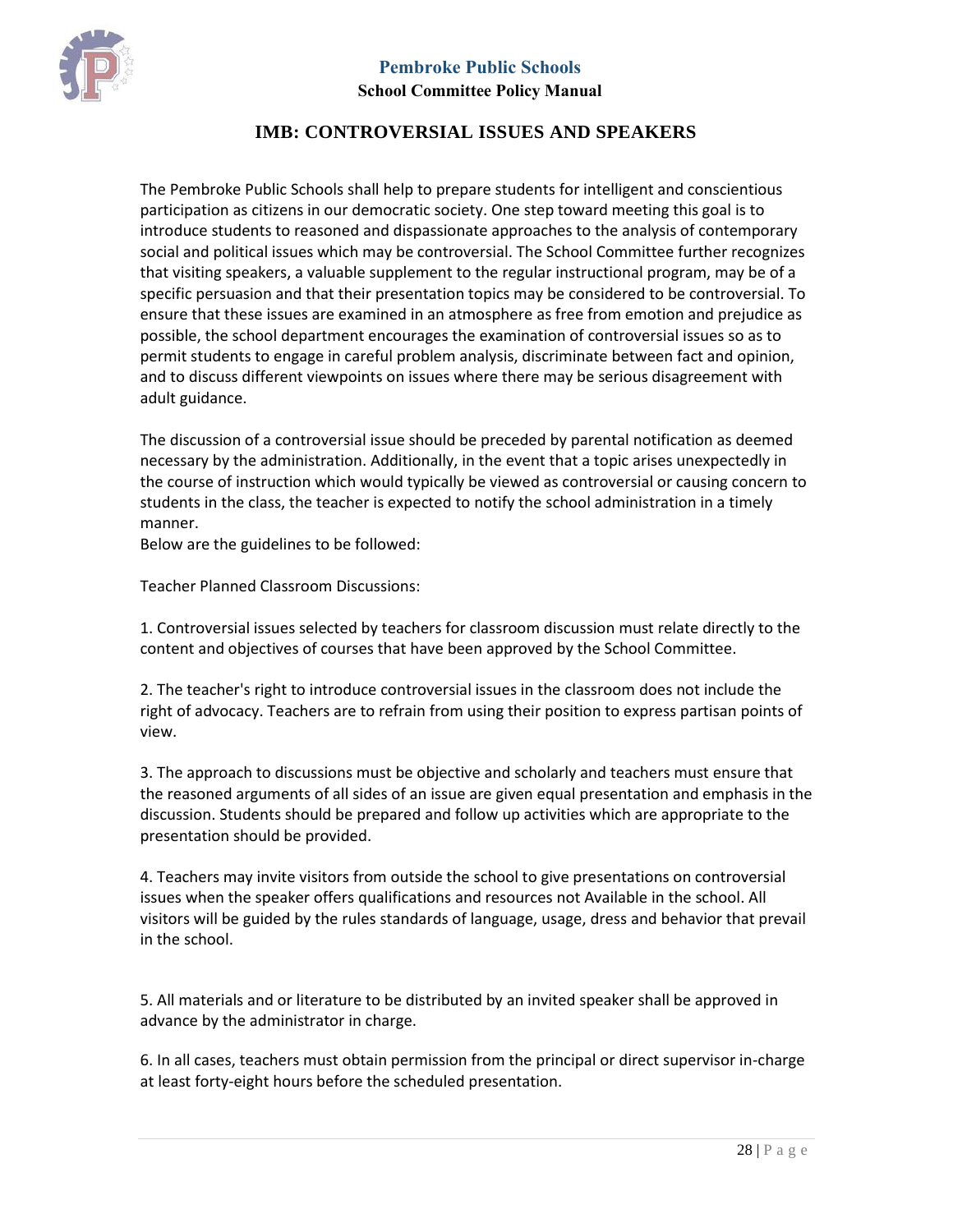

Student-Initiated Forums on Controversial Issues:

Student groups may request permission to conduct forums on controversial issues in the schools. The principal may grant such requests under the following conditions:

1. Preparation for presentation of a forum will not cause any student or teacher to miss class or cause the cancellation of any class.

2. Adequate planning must be conducted for each forum. A request to hold a forum must be received by the Principal at least two (2) weeks before the scheduled date of the presentation by the student group and the adult advisor of that group.

3. The guidelines established for teacher - planned discussions as described above shall be followed for student-initiated forums as well.

Schools Requests from Groups or Individuals outside the School: No permission will be granted to non-school groups to make presentations on controversial issues in the schools during school hours. Requests for after-school or evening use will be processed in accordance with the school committee's policy on community use of school

No permission will be granted to outside groups for distribution of literature on controversial issues to students in general or to class groups. Permission to post one notice of a public meeting for discussion of controversial issues may be granted by the principal if the notice conforms to the standards of the community as identified above.

REPACES POLICY 5.37

facilities.

Revised and Adopted: March 28, 2017

Adopted June 13, 2006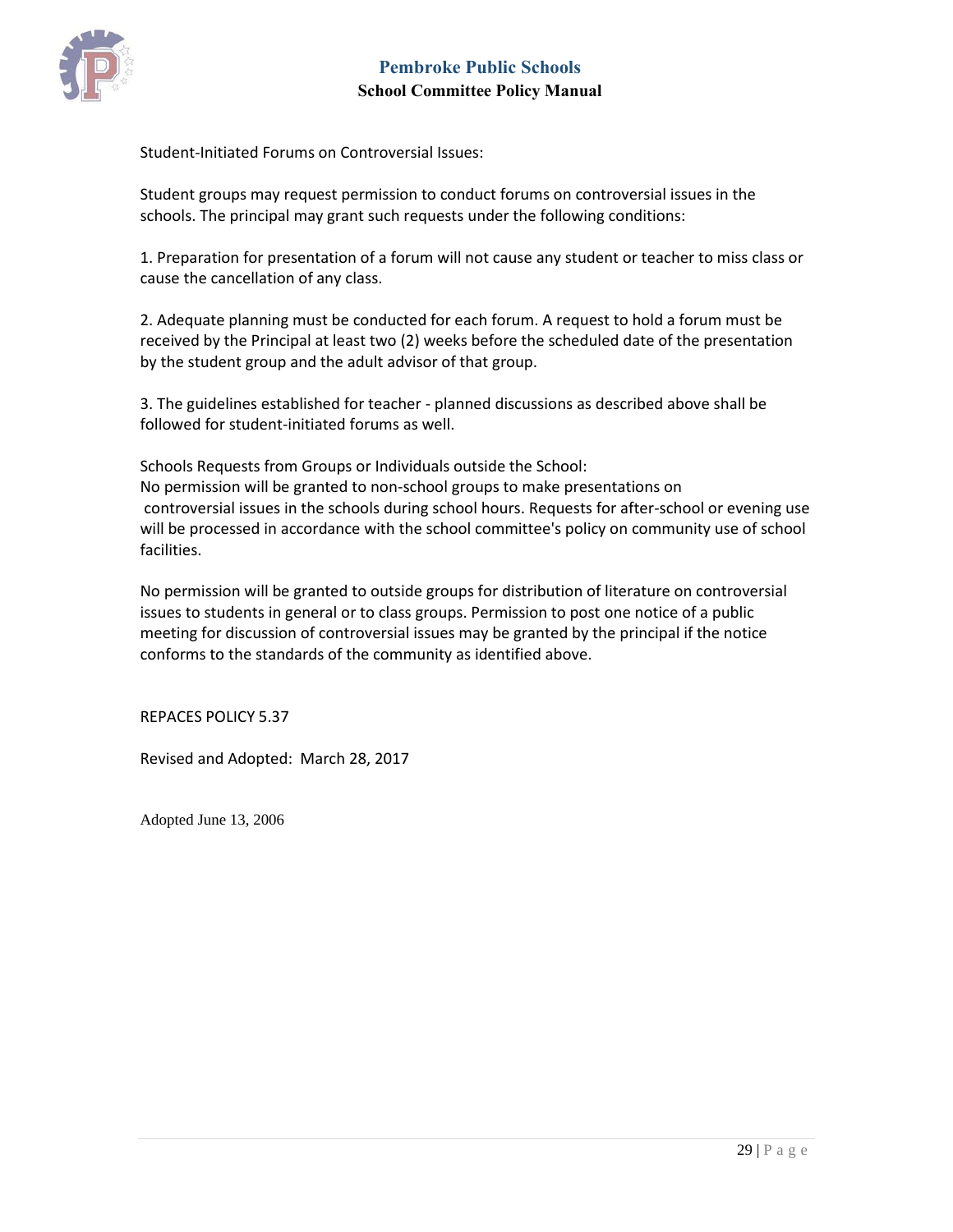

# **IMG: ANIMALS IN SCHOOLS**

<span id="page-29-0"></span>No animal shall be brought to school without prior permission of the building principal.

The Pembroke Public Schools (PPS) are committed to providing a high quality educational program to all students in a safe and healthy environment.

All building principals, in consultation with the health services providers in each building, shall utilize the Department of Public Health publication "Guidelines for Animals in Schools or on School Grounds" and review student health records to determine which animals may be allowed in the school building. The decision of the building principal shall be final.

### **I. Educational Program**

Use of animals to achieve specific curriculum objectives may be allowed by the building principal provided student health and safety is not jeopardized, and the individual requesting that the animal be brought to school is responsible for adhering to the "Guidelines for Animals in Schools or on School Grounds" and any other conditions established by the building principal to protect the health and well-being of students.

### **II. Student Health**

The health and well-being of students is the PPS's highest priority. Animals may cause an allergic reaction or otherwise impair the health of students. No animals may be brought to school or kept in the school, classroom, office or common area that may negatively impact the health of any student who must utilize that area. Animals that cause an allergic reaction or impair the health of students shall be removed from the school immediately so that no student shall have his/her health impaired and each student shall have full access to available educational opportunities.

#### **III. Animals Prohibited from School**

Rabies is a growing problem and any fur-bearing animal is susceptible to this very serious fatal disease. Infected animals can transmit this disease to students and staff. Based on the Massachusetts Departments of Health and Education recommendations the following animals are prohibited from schools within the Pembroke Public Schools.

*Wild Animals and Domestic Stray Animals* **-** Because of the high incidence of rabies in bats, raccoons, skunks, foxes and other wild carnivores, these animals should not be permitted in school buildings under any circumstances (including dead animals).

*Fur-Bearing Animals* **(**pet dogs,\* cats, wolf-hybrids, ferrets, etc.,) **-** These animals may pose a risk for transmitting rabies, as well as parasites, fleas, other diseases and injuries.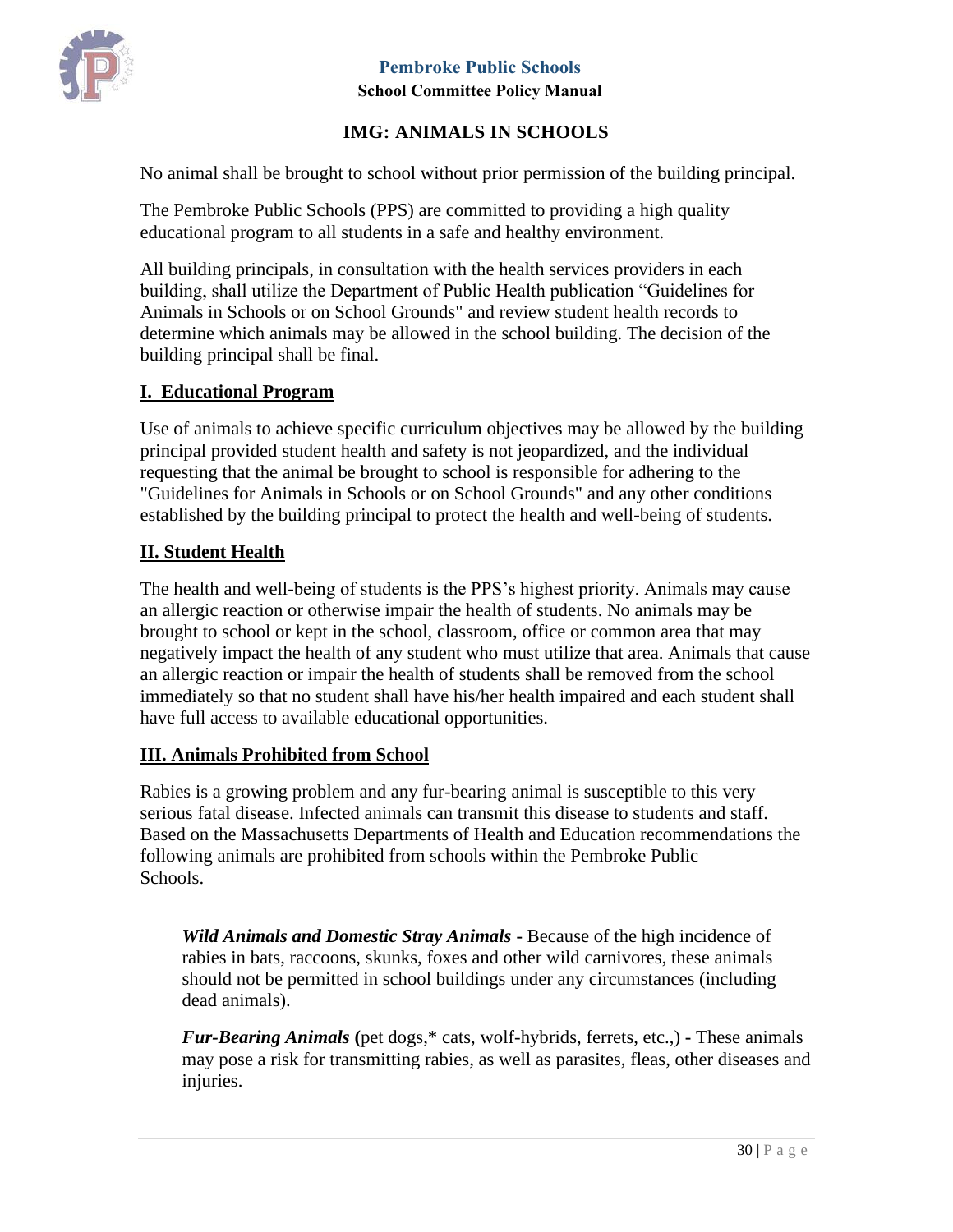

*Bats* **-** Bats pose a high risk for transmitting rabies. Bat houses should not be installed on school grounds and bats should not be brought into the school building.

*Poisonous Animals* **-** Spiders, venomous insects and poisonous snakes, reptiles and lizards are prohibited for safety reasons.

*\*Exception: Guide, Hearing and Other Service Dogs or Law Enforcement Dogs* **-** These animals may be allowed in school or on school grounds with proof of current rabies vaccination.

Exceptions may be made with the prior approval of the Superintendent of Schools.

# **IV. Service Animals (Guide or Assistance Dogs)**

The Pembroke School Committee (PSC) does not permit discrimination against individuals with disabilities, including those who require the assistance of a service animal. The Pembroke Public Schools (PPS) will comply with Massachusetts law concerning the rights of persons with guide or assistance dogs and with federal law and will permit such animals on school premises and on school transportation.

For purposes of this policy, a "service animal includes any dog that has been individually trained to do the work or perform tasks for the benefit of an individual with a disability." The regulations further state that "a public entity shall make reasonable modifications in policies, practices, or procedures to permit the use of a miniature horse by an individual with a disability if the horse has been individually trained to do work or perform tasks for the benefit of the individual with the disability."

Service animals perform some of the functions and tasks that individuals with disabilities cannot perform themselves. Service animals are not pets. There are several kinds of service animals that assist individuals with disabilities. Examples include, but are not limited to, animals that:

 $\checkmark$  assist individuals who are blind or have severe sight impairments as "seeing eye" dogs" or "guide dogs;"

 $\checkmark$  alert individuals with hearing impairments to sounds;

 $\checkmark$  pull wheelchairs or carry and pick-up items for individuals with mobility impairments; and assist mobility-impaired individuals with balance.

The PPS shall not assume or take custody or control of, or responsibility for, any service animal or the care or feeding thereof. The owner or person having custody and control of the animal shall be liable for any damage to persons, premises, property, or facilities caused by the service animal, including, but not limited to, clean up, stain removal, etc.

If, in the opinion of the building principal or authorized designee, any service animal is not in the control of its handler, or if it is not housebroken, the service animal may be excluded from the school or program. The service animal can also be excluded if it presents a direct and immediate threat to others in the school. The parent or guardian of